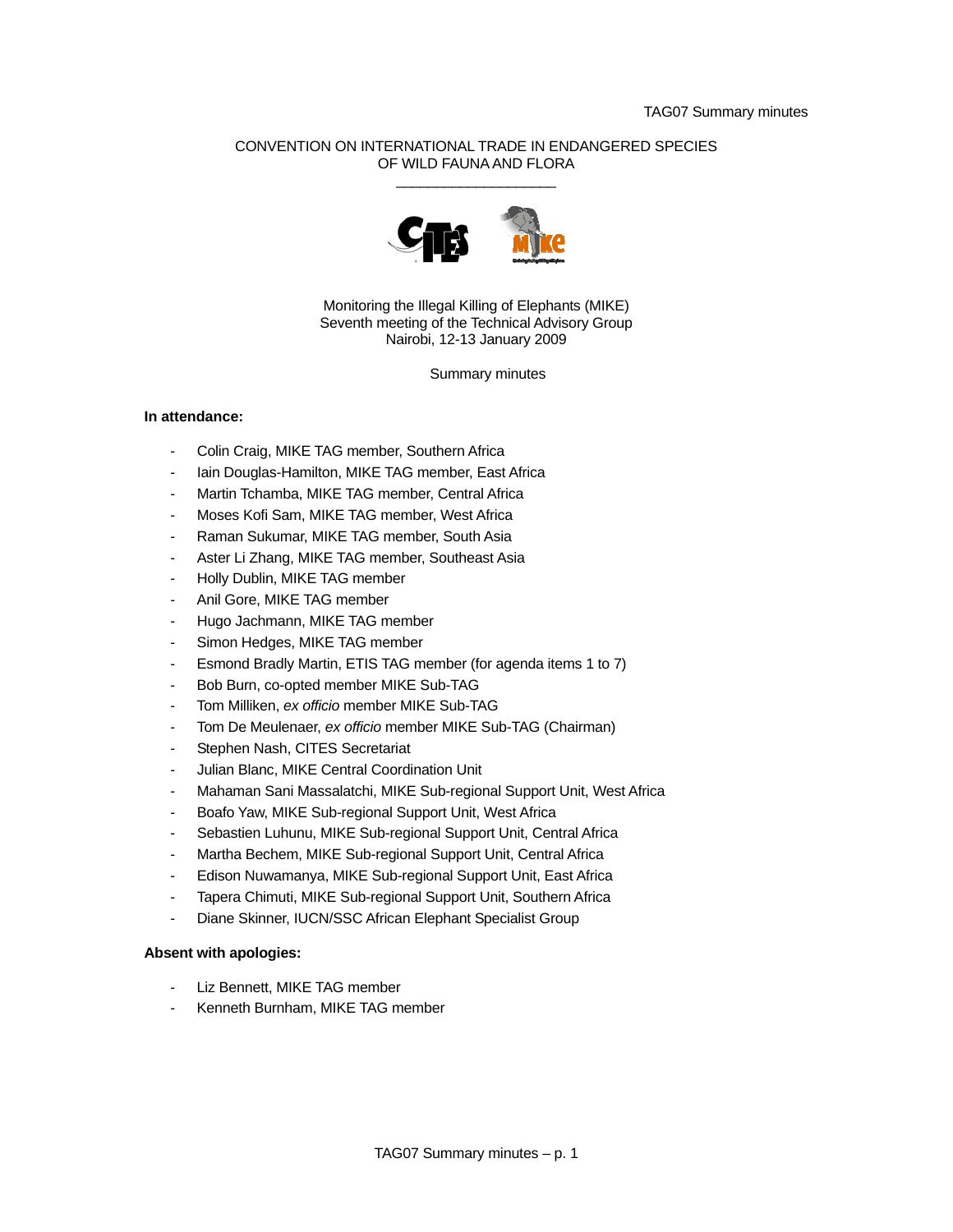## **Strategic and administrative matters**

1. Adoption of the agenda ........................................................................................ TAG07 Doc. 1 (Rev. 1)

Item 14 was proposed to cover the collaboration with both the IUCN/SSC African Elephant Specialist Group and the IUCN/SSC Asian Elephant Specialist Group. With this modification, the draft agenda of the seventh meeting of the MIKE-Subgroup of the Technical Advisory Group (TAG7) was adopted.

2. Adoption of the working programme ..................................................................................TAG07 Doc. 2

The working programme was adopted.

3. Minutes of the 6th meeting of the Technical Advisory Group and of TAG7....................... TAG07 Doc. 3

The MIKE Subgroup of the Technical Advisory Group (TAG) took note of the summary minutes of the sixth meeting of the TAG (TAG6), held in Entebbe on 3-4 March 2008. The MIKE Central Coordination Unit (MIKE CCU) will continue producing similar summary minutes for the present and future meetings of the TAG, including a list of agreed action points (see Annex 1). They will be circulated to the meeting participants and TAG members for comments and finalized within a reasonable timeframe, normally not exceeding 3 months after the meeting took place.

4. Progress on the action points agreed to at TAG6 ..............................................................TAG07 Doc. 4

The MIKE CCU presented document TAG07 Doc. 4, which gives an overview of progress in the implementation of 43 actions points that had been agreed to at TAG6. 17 had been completed, 21 were ongoing, of which several were expected to be concluded at TAG7, and two had not been executed (see Annex 2).

The TAG took note of the progress in the implementation of the action points emanating from TAG6, and recognized that a number of actions points remained relevant as they were of an ongoing nature. The TAG agreed to address and be kept informed about these action points until their completion.

5. The MIKE and ETIS Technical Advisory Group (MIKE and ETIS TAG).............................TAG07 Doc. 5

The mandates of the current members of the MIKE TAG were renewed with two years until 1 January 2010. All current members had wished to continue. The vacancy left by the retirement of Richard Barnes had been successfully filled by Simon Hedges. The membership of the MIKE TAG, consisting of 12 individuals, was thereby again complete. One vacancy remains in the ETIS TAG, which is currently composed of 5 instead of 6 members.

Based on recommendations agreed to at TAG6, the MIKE CCU presented a revision of the current Terms of Reference for the tasks, scope of work, structure and *modus operandi* of the MIKE and ETIS TAG. These were generally welcomed with minor word changes, a proposal to move parts of 1 b) to 1 a), and Holly Dublin and Tom Milliken agreeing to provide alternative language for a few sentences in paragraph 2 a). It was also recommended to include provisions indicating that TAG members should be able to attend the meetings of the MIKE-ETIS Subgroup of the Standing Committee. It was furthermore suggested that TAG members could meet in smaller working groups to target specific issues, rather than to only meet in plenary. The MIKE CCU will consolidate these recommendations in a new version.

It was explained that further amendments could be required pending the outcome of the discussion on scientific guidance for the TAG under agenda item 6, which the MIKE CCU would incorporate in the new version.

The final Terms of Reference would be circulated to the full TAG and the MIKE-ETIS Subgroup of the Standing Committee, and communicated with a Notification to the Parties to CITES. Thereby, Terms of Reference for three important bodies of the MIKE structure (the TAG, the MIKE Sub-regional Steering Committees and the MIKE-ETIS Subgroup) had been created or updated since TAG6.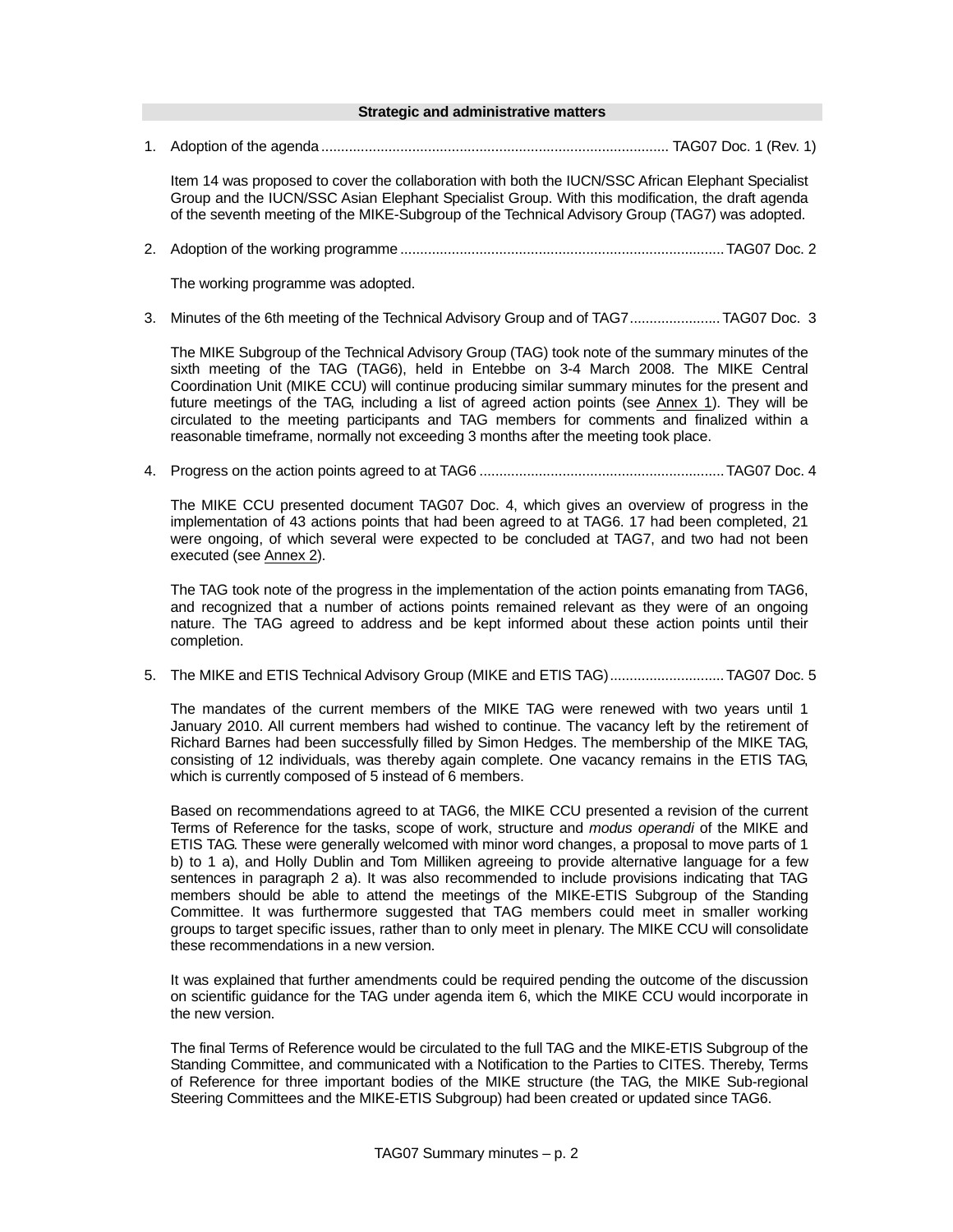6. Scientific guidance for the TAG..........................................................................................TAG07 Doc. 6

Bob Burn introduced the subject, apologizing that contrary to the decision at TAG6, he had not circulated a vision for the operation of a group that could provide scientific guidance to the TAG. He explained that such a group could focus on scientific and technical issues concerning MIKE and ETIS, seek associations with other researchers and institutions, and enhance the scientific robustness of the methodologies used in the programmes. Following discussions during the meeting, the outputs of an *ad hoc* working group and further consultations, the following was agreed:

- a. The scientific advisory body would be called the MIKE-ETIS Research Network.
- b. The MIKE-ETIS Research Network is a sub-entity of the MIKE and ETIS TAGs. It has an open membership and initially, all members of the MIKE and ETIS TAGs will take part.
- c. The use and analysis of MIKE and ETIS data by external researchers will strictly follow the data handling policies of the two monitoring programmes. Under no circumstances can MIKE or ETIS information be used or published without prior consent from the relevant programme(s).
- d. Communication will mainly be electronically through a Google Group, to be created by the MIKE CCU. Group discussions and the Network's operation will be moderated and animated by B. Burn and H. Dublin.
- e. The Network would address research questions and priorities identified by the MIKE and ETIS TAGs.
- f. Where appropriate and possible, the TAG members of the Network should undertake research themselves, possibly in collaboration with colleagues from other organizations and institutions on a case-by-case or project basis. In instances where the TAG members of the Network are not undertaking the research themselves, they should provide the necessary leadership and guidance. The results of the research can be submitted for publication in peer-reviewed scientific journals. The TAG members of the Network will spearhead the outreach activities, and they should be the ones that ensure that the research results and relevant recommendations come back to the TAG.
- g. Through interactions with other research groups, the Network should encourage the wider scientific community to engage in research relevant to MIKE and ETIS.
- h. The Network can seek the endorsement of the MIKE and ETIS TAGs, the MIKE programme or the CITES Secretariat in support of research funding proposals.
- i. The members of the Network will inform the MIKE and ETIS TAGs of progress with and results of their research activities and make recommendations as appropriate.

In the course of TAG7 and the succeeding meeting of the ETIS TAG, a number of research questions and needs were identified. It was recognized that some of these research activities are an essential part of the operation of the MIKE and ETIS programmes as they concern outputs determined by the CITES Parties, and therefore those are to be led by the MIKE CCU and TRAFFIC respectively. The other proposed research topics were prioritized in terms of importance to MIKE and ETIS. It was agreed that the proponent of each of these proposals would write an explanatory paragraph justifying his/her suggestion and outlining the nature of the research that would be envisaged. The TAG also recognized that some research topics might benefit from rewording and in some instances regrouping. The priorities should be the starting point for the activities of the MIKE-ETIS Research Network.

The list of research topics (and the proponent or leader) is as follows: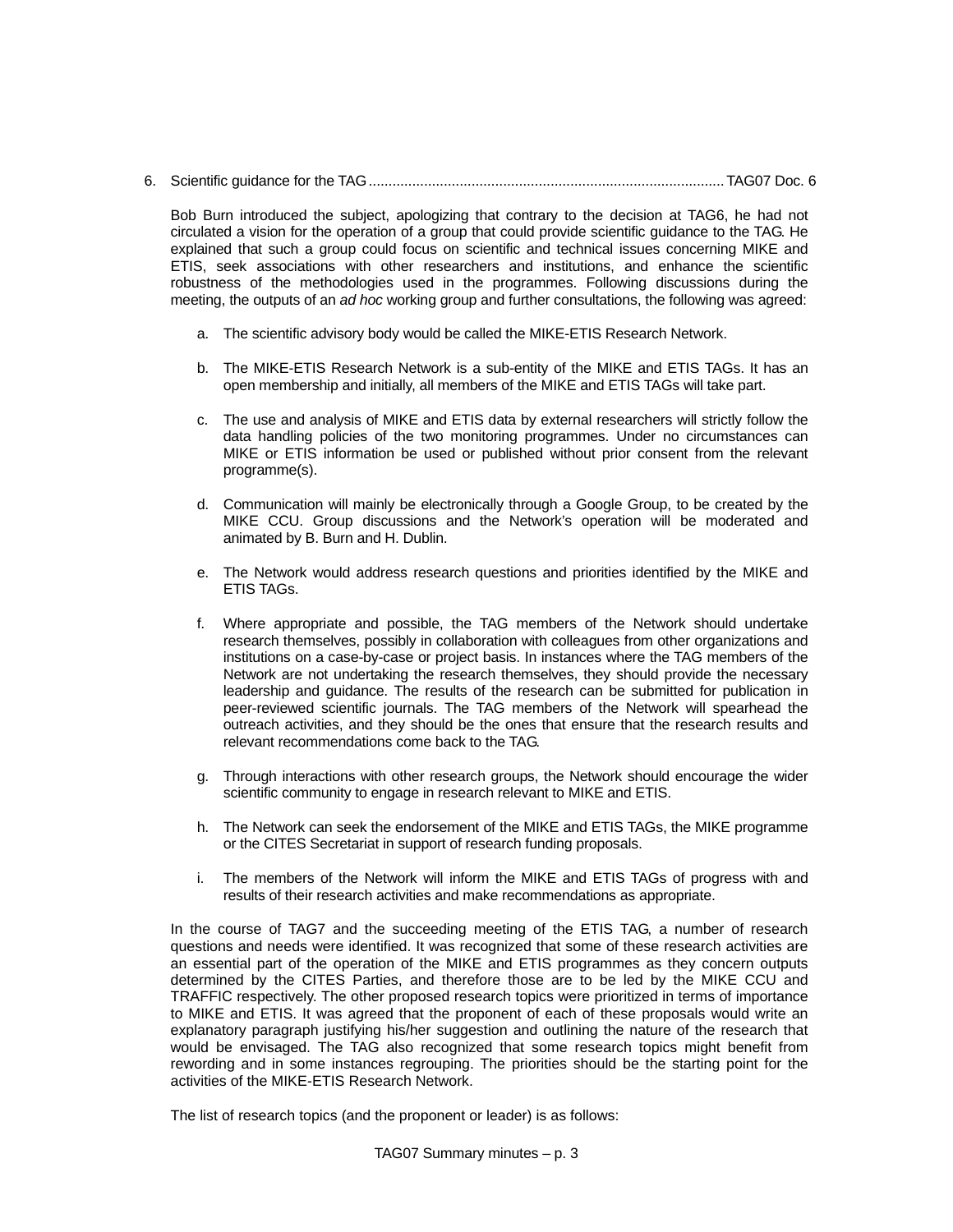# *Essential*

1. Updated analysis African and Asian MIKE data for CoP15. (MIKE CCU)

## *Essential - pending technical assignments*

- 2. Developing methods to identify sources of ivory (using DNA as a tool). (MIKE CCU)
- 3. Identify databases containing data sets that are of possible interest for the MIKE and ETIS analysis. (MIKE CCU)

# *Possible research topics (priorities are indicated in bold)*

### *MIKE-ETIS linkages*

- 4. How many elephants are required to service domestic, unregulated ivory markets in Africa - i.e. update tentative study by Hunter, Martin, & Milliken. (TRAFFIC)
- **5. Research Central African trade routing of ivory from source to interception/destination. (MIKE CCU; TRAFFIC)**
- 6. Data analysis strategy: suggest modeling for all MIKE and ETIS data (and information from the African Elephant Database). (Bob Burn)
- 7. Develop a methodology for using latent variable modeling for the MIKE and ETIS analysis ("Bayesian approaches"). (Bob Burn)

*Research relevant to MIKE* 

- **8. Identify and apply proxy covariates for MIKE sites for undertaking the site-level analysis of MIKE data. (MIKE CCU)**
- **9. Examine the extent to which MIKE can operate as an "early warning" system concerning illegal killing of elephants or the impact of remedial measures. (Bob Burn**)
- 10. Undertake surveys of elephant carcass in forest sites using sniffer dogs. (Simon Hedges)
- 11. Undertake aerial carcass surveys in areas where poaching is known or expected to be high (sub-sampling sites if necessary). (Colin Craig)
- 12. Continue refining the analytical value and use of Portion of Illegally Killed Elephants (PIKE). (Iain Douglas-Hamilton; MIKE CCU)
- **13. Investigate correlations between site management effectiveness indices and PIKE. (MIKE CCU)**
- **14. Investigate methods for quantifying the probability to detect carcasses. (Bob Burn)**
- 15. Identify research approaches for investigating the impact on elephant populations of elephant meat off take. (Holly Dublin)
- 16. Research changes in Asian elephant population structures, using DNA, field observations, etc. as a proxy for levels and impacts of illegal killing. (Raman Sukumar)
- 17. Explore the possibility of adapting and extending existing methodologies from industrial quality control to MIKE. (Anil Gore, Bob Burn, MIKE CCU)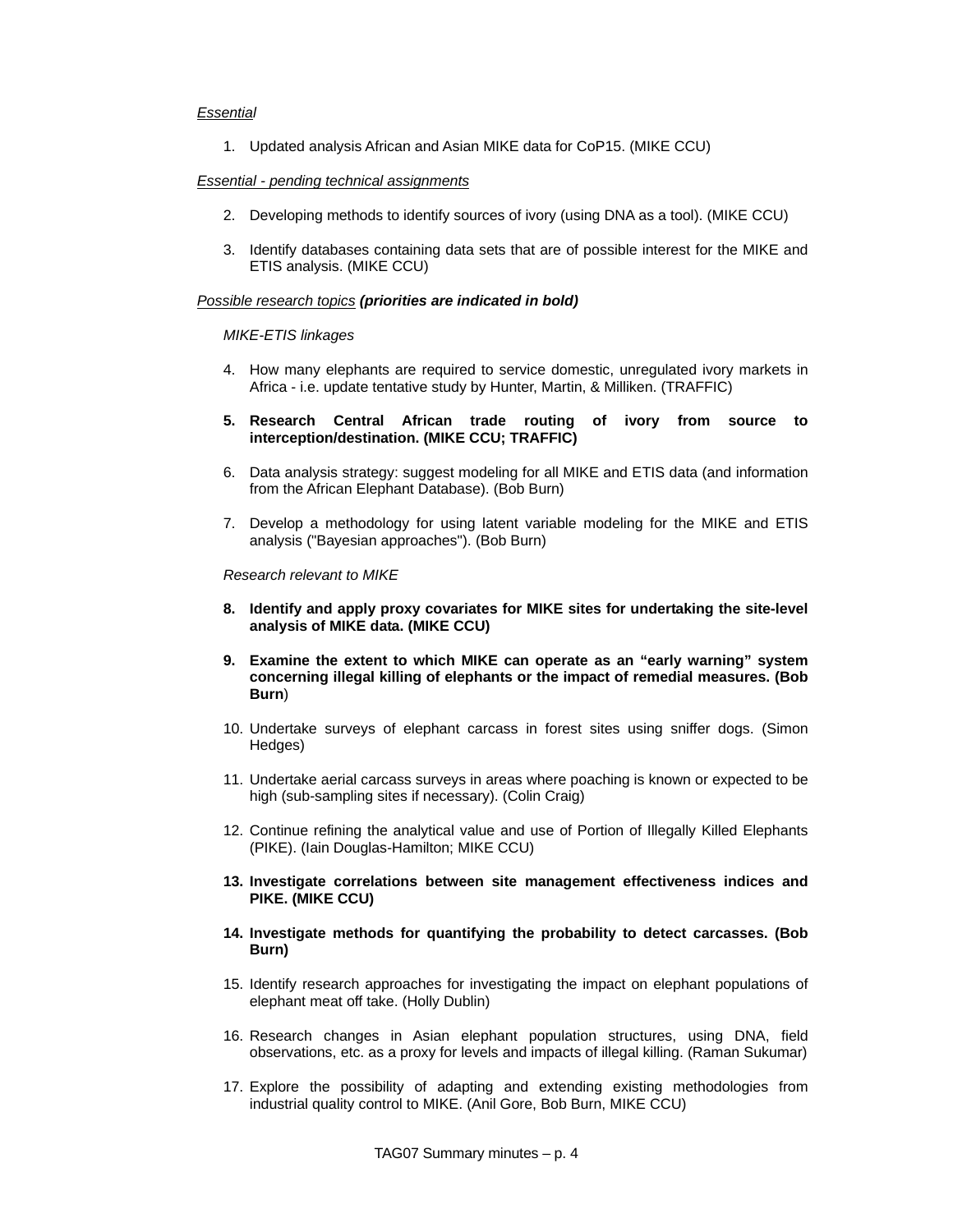- 18. Develop a spatio-temporal model of dung decay (and correlation of dung decay with environmental factors). (Julian Blanc)
- 19. Develop appropriate methodologies for surveying elephant population and carcasses in very large survey blocks (forested and/or mountainous). (Simon Hedges, Sebastian Luhunu)
- 20. Identify or develop methodologies for surveying and detecting trends in small elephant populations. (Yaw Boafo)
- 21. Identify and apply a measure of overall elephant mortality rate. (Colin Craig, MIKE CCU)

# *Research relevant to ETIS*

- 22. Identify suitable macro-economic indicators for use in the ETIS analysis for CoP15. (Hugo Jachmann)
- 23. Determine the amount of ivory wasted in the carving industry. (Bob Burn)
- 24. Determine a valid raw-ivory equivalent for carvings and worked ivory. (Bob Burn)
- 25. Assess the usefulness of biannual CITES reports for the ETIS analysis. (TRAFFIC)
- 7. Current and long-term objectives of MIKE ........................................................................TAG07 Doc. 7

The MIKE CCU recalled the overall objectives, structure and *modus operandi* of MIKE as contained in Resolution Conf. 10.10 (Rev. CoP14) on *Trade in elephant specimens*. It noted that the relevant provisions and the original three objectives of the monitoring system had evolved little since the adoption of the initial Resolution in 1997 and the establishment of the MIKE system in 1999, perhaps the major changes being the addition a fourth objective ("building capacity in range States") in 2000 and the creation of a MIKE-ETIS Technical Advisory Group in 2002.

The MIKE CCU remarked that the stable formal CITES context in which MIKE has operated for the last 10 years may suggest that the Parties broadly remained in agreement with the purpose and overall design of MIKE. However, expectations as to what MIKE should achieve might have evolved while questions about its long-term sustainability remained. In this regard, the MIKE CCU pointed out that the Resolution poorly defines the role of the elephant range States in maintaining and implementing the MIKE programme. It remarked that while the future developments of MIKE ultimately lied in the hands of the Parties, it seemed timely for the TAG to reflect upon the long-term technical and scientific objectives of MIKE, including its overall scope, coverage, design, outputs, practicality and sustainability.

The MIKE CCU clarified that any changes to the objectives, scope or organization of MIKE (or ETIS) would have to be agreed upon by the Conference of the Parties through amending or replacing the current Resolution Conf. 10.10 (Rev. CoP14).

The TAG recognized that the MIKE programme has evolved adaptively both in design and implementation to meet its objectives. It confirmed that overall, the technical set-up had remained sound, and it would be prepared to provide formal affirmations in this regard. However, the TAG recognized that some of the original features of MIKE had functioned poorly or had been unrealistic and over-complex (e.g. the MIKE data base; certain forms and protocols), while weak implementation remained a major concern.

To guide further reflections by the TAG and stimulate discussions about the further evolution of MIKE, the MIKE CCU presented a number of questions to the TAG that appeared relevant in the context of the future of the programme. The TAG provided initial feedback to some of them.

a. Should the MIKE design and implementation in Asia, where hardly any illegal killing of elephants has been recorded through the MIKE system, be different from Africa?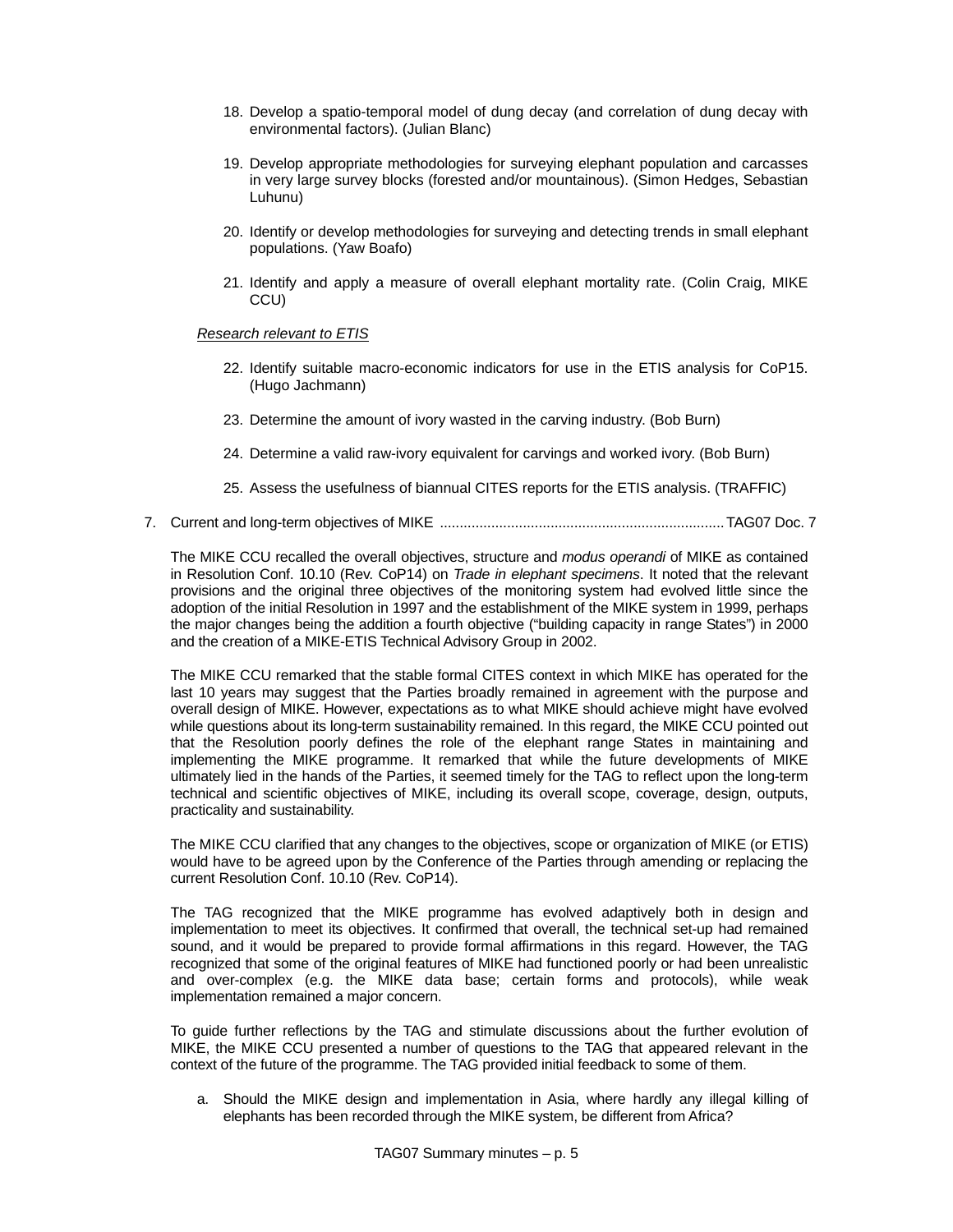The TAG felt that overall, the implementation of MIKE in Asia and Africa should not be fundamentally different. MIKE received broad support from Asian elephant range States. The absence of permanent Sub-regional Support Units in Asia was considered a major handicap, but no ready suggestions could be formulated as to how to overcome this structural and organizational problem.

b. How would the utility and robustness of MIKE data be affected if Asia were to be excluded from future analysis?

The TAG thought that it would be essential to maintain Asian data in the MIKE analysis. The TAG indicated its willingness to produce a statement indicating the importance of retaining Asia in the programme.

c. How can MIKE be simplified and made into a leaner monitoring system?

The TAG recognized concerns about the heavy structure and complicated processes under which MIKE has operated, which were expensive to maintain and not always effective. It agreed to determine the minimum activities and information required to meet MIKE's objectives.

d. Could MIKE operate as an "early warning" system that e.g. predicts instances and areas prone to increased illegal killing, and if so, how?

The TAG acknowledged that although MIKE was formally not mandated to operate as an early-warning system, it could potentially become a more pro-active tool to help countries determine circumstances and situations that might encourage elephant poaching, and a system to quickly asses the seriousness of illegal killing or the impact of remedial measures. It was agreed that the MIKE-ETIS Research Network should examine the extent to which MIKE could be speedily reactive or 'predictive', and the conditions under which it could operate as such.

While acknowledging their importance, the TAG did not immediately provide guidance or comments on the following questions that were put forward:

- e. What are the timelines for MIKE to achieve its objectives?
- f. How should or could the distinct tasks of MIKE, i.e. the actual data collection, monitoring and analysis on the one hand, and the general capacity building component on the other hand, evolve?
- g. What elephant monitoring systems could be envisaged that could or should accompany the implementation of the Decision concerning mechanisms for future ivory trade?
- h. Could MIKE practices or structures be applied in the context of trade in other CITES species?

The MIKE CCU stated that all these issues will require further attention by the TAG, which should formulate clear scientific and technical responses to provide firm guidance on the future developments of the MIKE programme for the benefit of the elephant range States and the CITES Parties.

#### **Technical matters**

#### Analytical issues

8. MIKE standard analytical and reporting framework ...........................................................TAG07 Doc. 8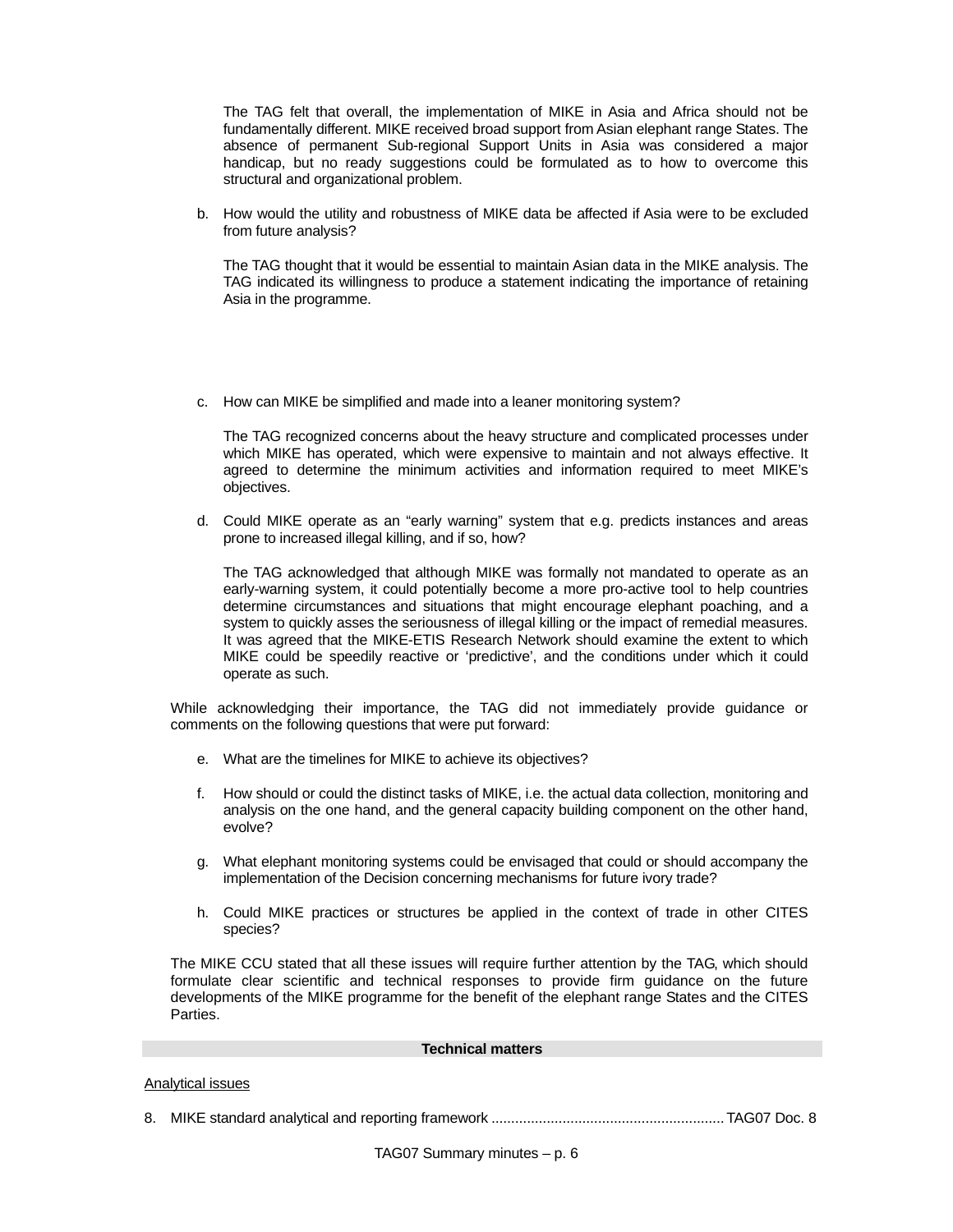After MIKE Phase I (2001-06), it had been recommended to develop a Standard Analytical and Reporting Framework (SARF) for the MIKE system. This was discussed extensively at TAG6. The TAG had agreed that the SARF should include: (a) an analytical strategy at the site, national, subregional and continental level; (b) a concise checklist of the summary statistics and indices that will be generated routinely from the field data obtained at the site level, in the format that they will appear; (c) approved format and content of regular reports at all levels (site, national, subregional, regional and global); and (d) a table of contents for annual reports to show how the assembled data from Law Enforcement Monitoring (LEM) and its analysis in relation to influencing factors will be integrated and discussed, and conclusions drawn by "triangulating" the lines of evidence given by discrete data sets. The TAG also recognized that the adoption of the MIST system would take care of each of these aspects.

As recommended at TAG6, an email-based working group was established to address outstanding issues in connection with the SARF, and specifically to:

- a. determine whether the current MIKE sample size in terms of their numbers and biogeographical representativeness is sufficient for meaningful analysis at the local or national level;
- b. determine possible and practical indices of elephant poaching intensity and mortality that can be used by the MIKE programme to monitor trends in the level of illegal killing of elephants;
- c. determine and incorporate measures of searching effort into MIKE analyses;
- d. consider the merits of PIKE (Proportion of Illegally Killed Elephants) as an index of poaching intensity;
- e. identify and correct possible sources of bias in PIKE that could affect the outcome of MIKE analyses; and
- f. suggest possible proxies or indices of overall elephant mortality that could be used effectively by the MIKE programme.

Although the SARF working group recognized that many of these issues would be addressed by the implementation of MIST in MIKE sites, a number of them remained unresolved. However, the SARF working group endorsed PIKE as a potentially interesting component for MIKE analysis but noted "the need to refine it further".

The SARF working group reconvened during the meeting. In its feedback to TAG7, the working group confirmed the continued need for a measure of (patrol or survey) effort, but perhaps a crude one. It also made it clear that any biases in PIKE would be taken care of by better covariates. But mostly, it indicated that some of the questions it had been tasked to address or had identified could better be tackled by the MIKE-ETIS Research Network (see item 6). It mentioned in this regard: developing pilot project on finding and counting carcasses, aerial carcass counts in high poaching situations, dedicated carcass surveys is some sites, application of some measure of effort, and measuring overall elephant mortality rate.

While the SARF working group had not provided all the expected inputs, it was nevertheless maintained. Further SARF matters, including the organization of a dedicated workshop, will however have to be led and taken forward by the MIKE CCU.

9. MIKE continental analysis for Africa 2008..........................................................................TAG07 Doc. 9

The MIKE CCU presented the results of the analysis of MIKE data for Africa, which had been circulated to the TAG in 2008 for review and comments. The feedback from the TAG had largely been positive.

The MIKE CCU announced its intention to submit for publication in the peer-reviewed scientific literature a suitably modified version of this analysis using updated data, a more refined analytical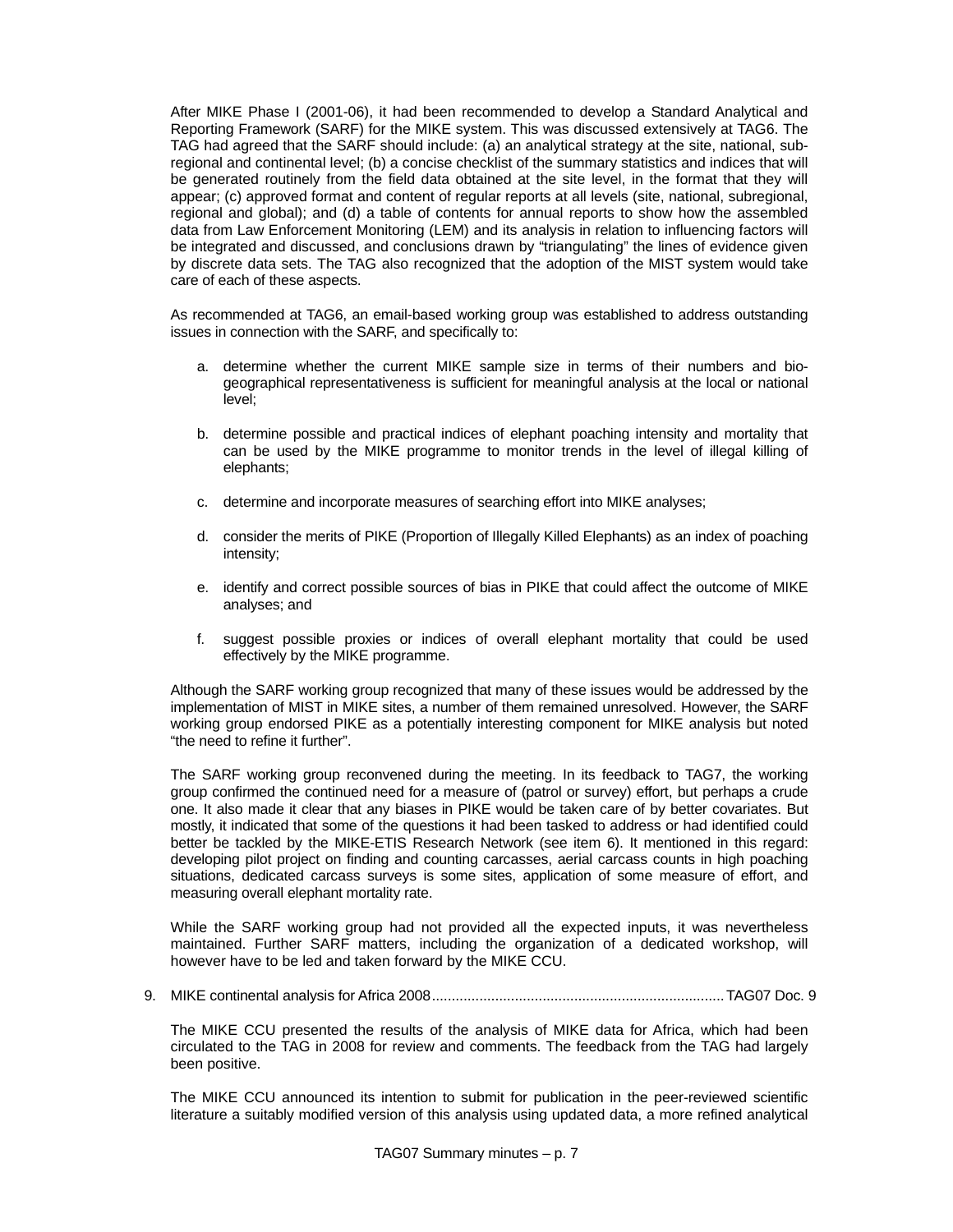method (hierarchical logistic regression) and improved covariates (including World Bank Governance indicators and a more refined measure of conservation effort). The TAG would be asked to comment on this manuscript before its submission. TAG members who would provide substantive comments would be invited to appear as co-authors, at their discretion.

The TAG supported each of these initiatives, recommending that it would be important to establish a clear cut-off date for the collection of new MIKE data. The TAG made a strong statement in favor of the need to have the results of MIKE analyses peer-reviewed in the scientific literature, but it recognized that eventual publications of the analysis in scientific journals would need to take account of the reporting obligations of the MIKE programme to the CITES Standing Committee and the CITES Parties, and that the African elephant range States would have to be kept informed.

10. Covariates working group and site-level analysis ............................................................TAG07 Doc. 10

The MIKE CCU explained that at TAG6, it had been agreed that appropriate covariates should replace the "influencing factors" used in the MIKE baseline analysis, and that these covariates should be, to the extent possible, quantitative, spatially explicit and externally gathered variables. It had provided a list of such variables to TAG6. The working group that had been established to consider and review these variables had however not provided input or feedback since its inception in 2008. The MIKE CCU therefore announced that in the course of 2009, data for the variables it had proposed would be compiled and tested by conducting an analysis. The results could be presented to the working group, which in itself would justify its continuation. The TAG supported this approach.

Concerning CCU's proposed list of covariates, a series of suggestions and considerations were brought up in the ensuing discussion:

- a. rainfall seasonality could be considered as a covariate;
- b. spatial imagery for forests sites does not provide sufficient detail on variables such as surface water availability and an alternative would need to be investigated;
- c. very large MIKE sites would display different covariates for different parts of the sites (but this would be addressed by the use of spatial datasets);
- d. human population densities in buffer zones adjacent to the sites might be an interesting covariate ("human footprint");
- e. the level of Human-Elephant Conflict should best be quantified by a simple Yes or No;
- f. levels of extractive activities in sites might be a useful covariate if quantifiable;
- g. economic proxies (GDP, World Bank indicators, …) would be very important, and in this regard an investigation of what exactly the World Bank and organizations such as USAID analyze in elephant range States would be of interest; and
- h. 'ivory market scores', as applied by ETIS and which consider *inter alia* local ivory prices and law enforcement efforts, should be useful covariates.

The MIKE CCU agreed to consider each of these suggestions, indicating that several were already reflected in one way or another in the list originally proposed. The TAG furthermore recommended the MIKE CCU to identify datasets that contain information and data that are of possible interest for both the MIKE and ETIS analysis.

10.1 Proportion of Illegally Killed Elephants (PIKE) and land use in Samburu-Laikipia (Kenya)............................................................................TAG07 Doc. 10.1

Iain Douglas-Hamilton gave a presentation on the variation in PIKE across different land uses and over time in the Samburu-Laikipia MIKE site in Kenya. The presentation also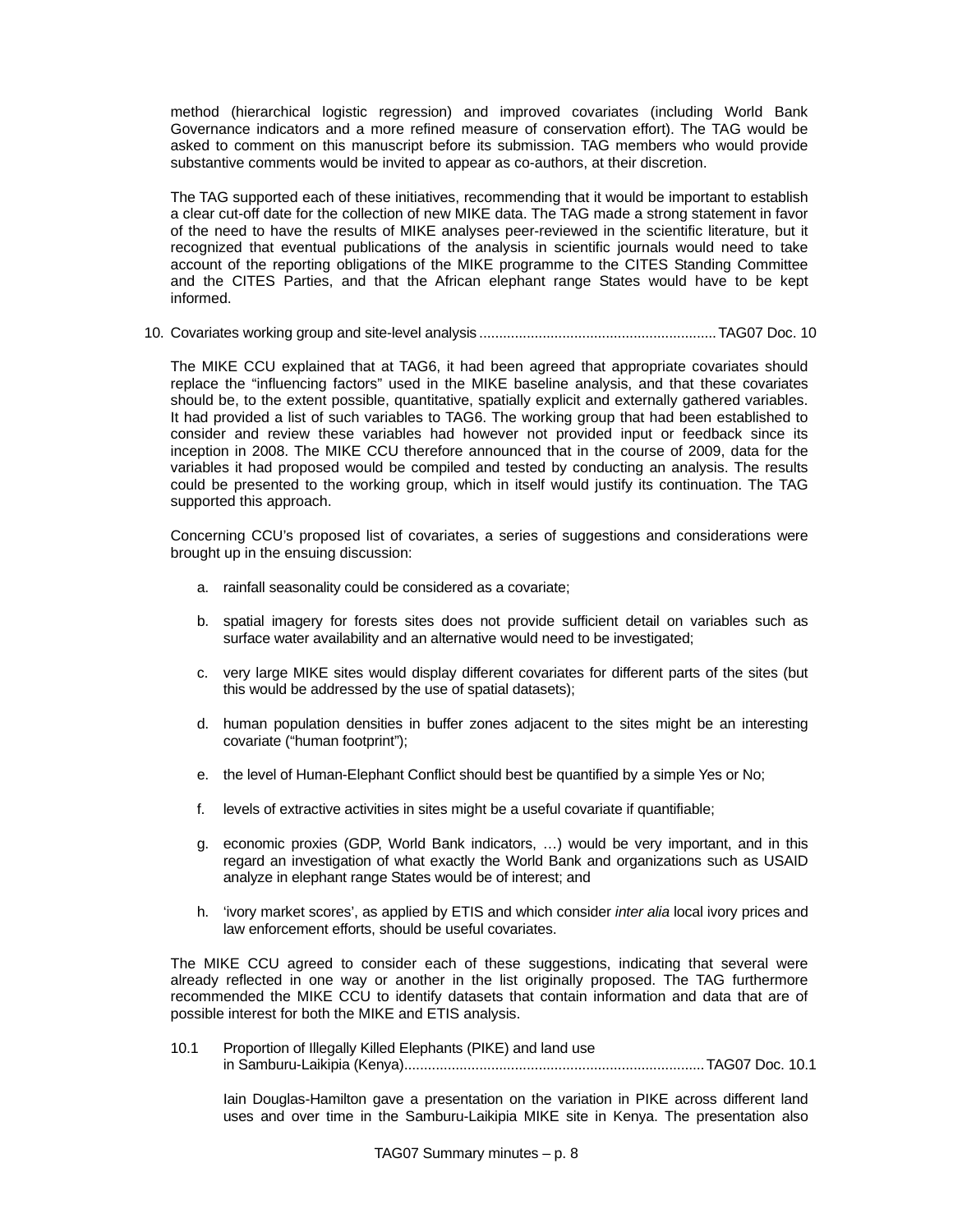touched on the variation of PIKE values across MIKE sites in the Baseline analysis conducted in 2007 for the Standing Committee. It emerged that, in general, PIKE averages tend to lie between 30-40%, and that sites with higher levels of PIKE tend to be those perceived to be suffering from high poaching activity, whereas sites with lower than average levels of PIKE seem to be those in which poaching is well under control. The TAG congratulated Iain Douglas-Hamilton for his excellent presentation, and suggested that further research into the properties of PIKE would be appropriate. It was also noted that, while PIKE alleviates the need for a precise measure of search effort, a crude measure thereof would still be required. The Probable Fraction (PF) variable used in the 2008 analysis may be a crude measure of effort, but its properties and alternatives – such as management effectiveness at the protected area level – should also be studied.

The presentation triggered feedback and discussions on a variety of related issues. The following was mentioned:

- − A PIKE of 40% is apparently compatible with an increasing elephant population.
- Herder search efforts could be estimated if the number of informants and the average distance covered by a herd in a day are known.
- − It would be worthwhile to compare the carcass detection rates of both traditional patrols and participatory methods.
- PIKE relieves questions about effort but SARF requires effort measurement, as PIKE alone does not gives the percentage of what it is measuring.
- − Precise measure of effort for MIKE is not really necessary; a crude "probability of detection" of elephant carcasses may be good enough.
- − This first in-depth analysis is fine but needs to be looked at generalization and possibilities for duplicating aspects such as the participatory research for carcasses.
- − Land use is an important aspect that should be explored in other sites.
- − Problem Animal Control (PAC) and PIKE are mixed, particularly in poaching hotspots.
- In Indian sites, 2.5% of the expected carcasses are eventually found.
- PIKE is fine but should be helped by a measure of carcass detection probability.
- The presentation excluded those sites in which PIKE was based on a sample of less than 30 carcasses. It was suggested these be include in the charts, but flagged as being of low data quality.
- The possibility of using quantitative indices of "management effectiveness" as a covariate in MIKE analyses needs to be explored. It was mentioned that such indices are probably available in datasets from GEF projects and UNEP-WCMC was also suggested as a possible source of information on this. Alternatively, a management effectiveness ranking could be arrived at through questionnaires (India is doing this as well). It was also pointed out that PF was originally intended as a surrogate for management effectiveness. A Central Africa Protected Area Network exercise in 2008 produced management effectiveness scores, and their correlation with PIKE should be investigated.
- 11. MIKE/ETIS linkages and analysis for CoP15.......................................................................*no document*

T. Milliken confirmed that MIKE and ETIS would produce separate analysis of their data and information for submission at CoP15, but that a collective analysis of joint research results could be presented as well.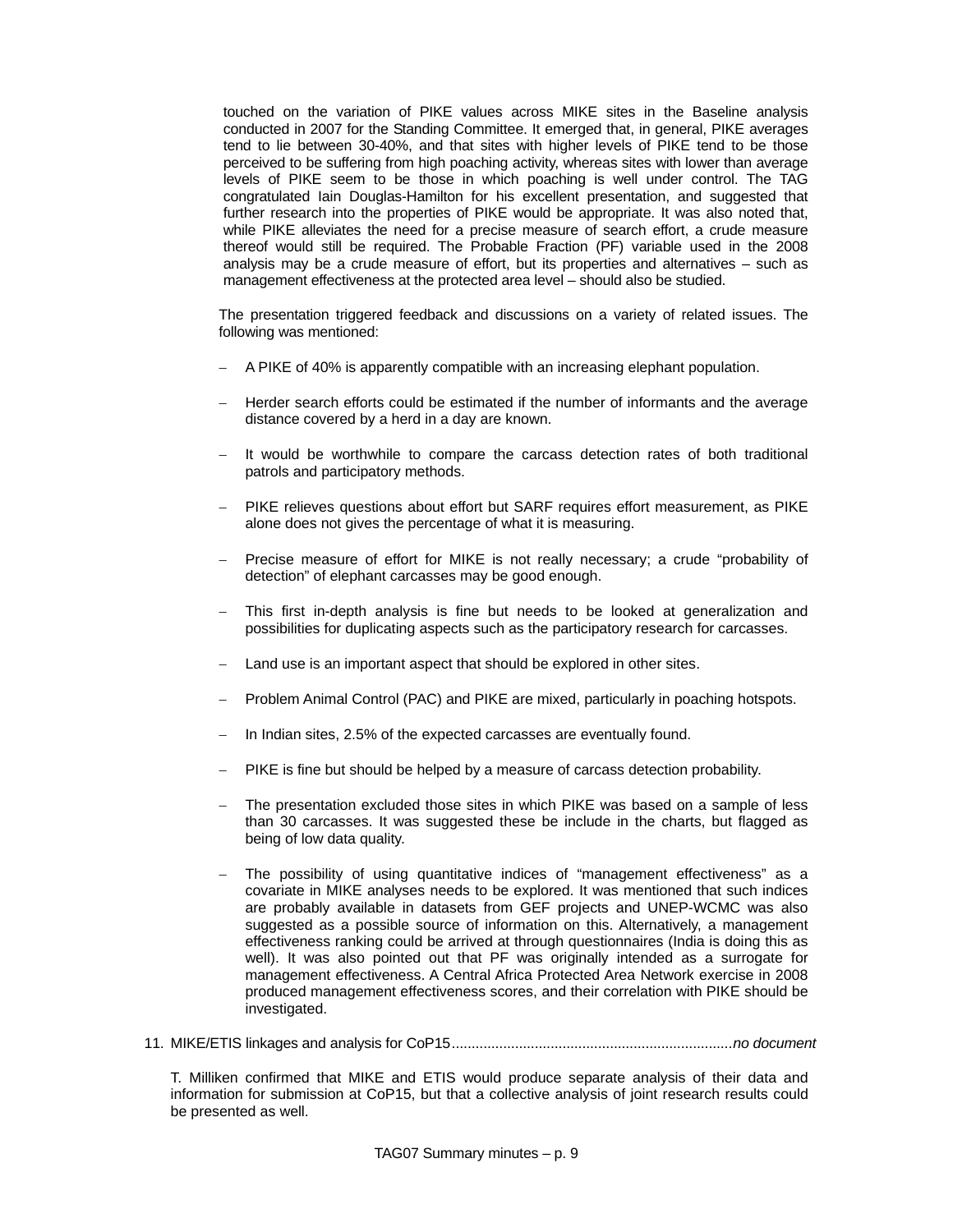In this regard, the TAG suggested updating and expanding a tentative study by Hunter, Martin, and Milliken of 2005 that researched the number of elephants that would be required to supply ivory markets. Another valuable joint MIKE/ETIS study would be to research Central African trade routing of ivory from source to interception or destination, with an indication of trends over time and incorporating information from the African Elephant Database.

# 12. MIKE analysis for CoP15 .................................................................................................TAG07 Doc. 12

The MIKE CCU explained that in compliance with the reporting requirements in Resolution Conf. 10.10 (Rev. CoP14), the CITES Secretariat has to provide an updated report on information collected, as part of the MIKE monitoring programme, at each meeting of the Conference of the Parties. CoP15 will be held on 16-28 January 2010 in Doha, Qatar. The deadline for the submission of amendment proposals and working documents such as the MIKE report is therefore 19 August 2009.

The MIKE CUU, representing the CITES Secretariat, planed to submit a report that will address: administrative and institutional matters; a refined and updated continental analysis of African MIKE data (see agenda item 9); an analysis of the Asian MIKE data; and a site-level analysis of MIKE data (see agenda item 10). In addition, a document showing integrated MIKE and ETIS data or analyses would be considered. The TAG suggested in particular a MIKE/ETIS analysis concerning Central Africa, and an update of information of the number of elephants needed to supply illegal ivory trade (see item 11).

The TAG further recommended that the MIKE report for CoP15 contain an evaluation of the performance of each site and participating elephant range State in terms of implementing the MIKE programme in compliance with provisions in Resolution Conf. 10.10 (Rev. CoP14).

The TAG agreed to review the MIKE (and ETIS) reports for CoP15 before the August 2009 deadline. The next TAG meeting late in 2009 should discuss the submitted reports and documents, address eventual external comments, and review possible updates or additional research that could be incorporated in revised versions or be presented at CoP15 as information documents (for which no deadline exists but which are not formally discussed at CoP15 nor translated in the three CITES languages).

# Processes and procedural issues

- 13. Validation of site sample
	- 13.1 Working group report .......................................................................................TAG07 Doc. 13.1

The MIKE CCU explained that following TAG6, an email-based working group had been created with the TAG members from the six subregions, two specialist members, the MIKE Subregional Support Officers and the MIKE CCU. The terms of reference included the revision of the parts of document TAG06 Doc. 12.1 that were relevant to their respective regions, and to provide for each for the sites mentioned a technical recommendation and a suggested way forward. However, only the subregional member from Southern Africa (Colin Craig) and one of the specialist members (Anil Gore) had provided input.

The TAG agreed that each of its subregional members will produce a critique of the MIKE sites in its sub-region in line with the comments circulated by C. Craig, and which should address: (a) the knowledge about the site's boundaries, (b) the elephant population, (c) the reason why there might be lack of MIKE information, (d) whether the site covers an entire elephant population or part thereof, (e) whether it's protected or unprotected, and (f) whether management across the site is uniform. It was agreed that this information and other criteria would be put together and circulated to the members of the working group as guidance for the task.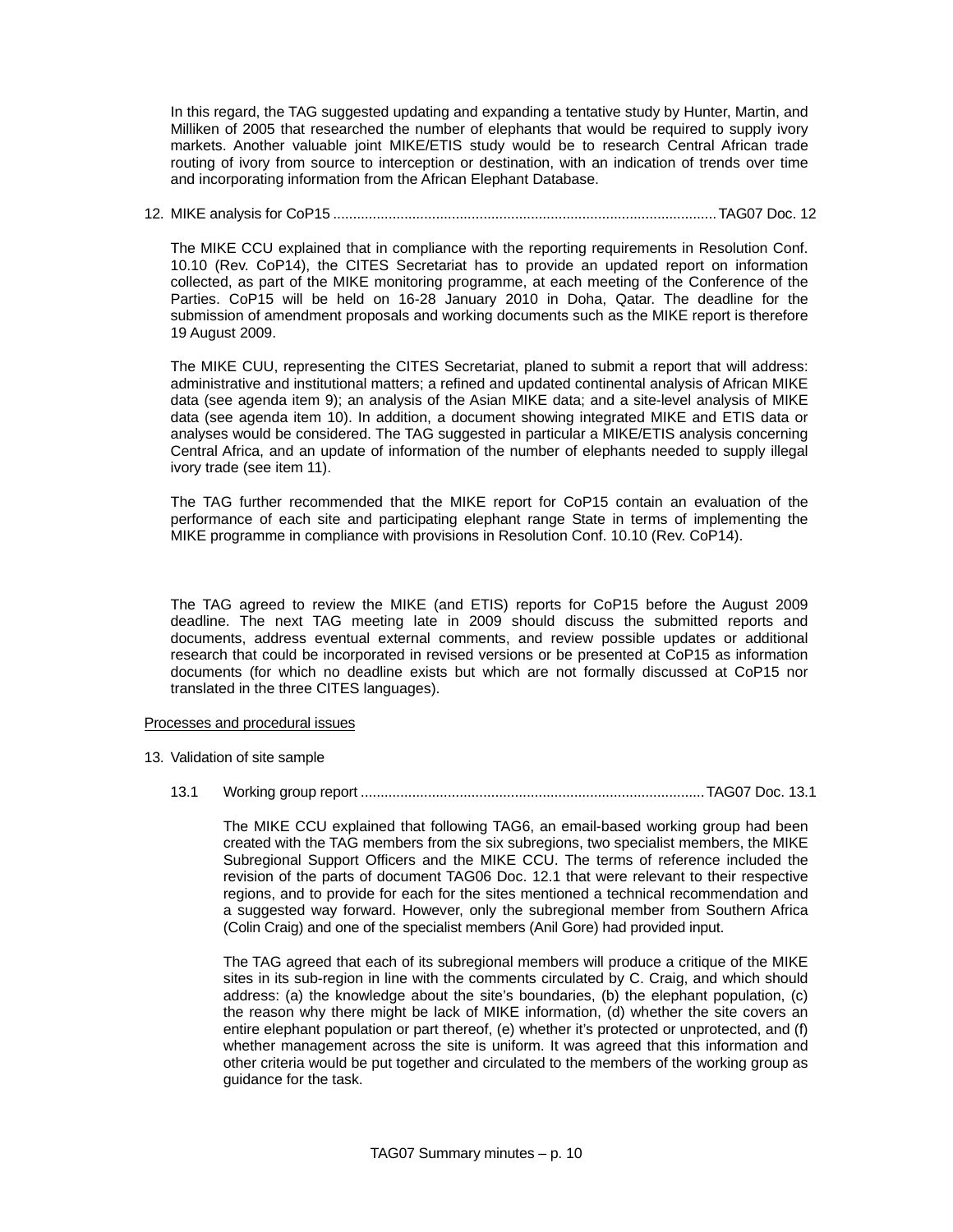# 13.2 Site boundaries ...............................................................................................TAG07 Doc. 13.2

The MIKE SSO from Central Africa introduced this item. It had been agreed at TAG6 that the exact boundaries of all MIKE sites would have to be delineated. She gave an overview of current problem sites in Central, East and West Africa, as well as the suggested changes to the boundaries and the implications for MIKE, range States and other stakeholders.

The TAG agreed to all the recommendations emanating from the work of the MIKE SSUs from Central, East and West Africa, as presented in document TAG07 Doc. 13.2

The TAG noted the intention of the MIKE programme to complete the process of defining and confirming site boundaries for all MIKE sites in Africa and Asia. This information, which will include details of the surface, eventual 10km-buffers, and wherever possible maps, will be compiled in the next coming months and circulated to the relevant TAG working group and the MIKE-ETIS Subgroup of the Standing Committee.

R. Sukumar offered assistance in completing this work for the MIKE sites in India.

However, the TAG did not provide advice regarding two important questions posed by the MIKE programme, i.e. the relevance of having 10km buffers around the 'core' of MIKE sites, as done in some instances by a consultant in 2003; and the practicability of using a reasonably consistent approach, be it an ecosystem approach or otherwise considering the different regional peculiarities. These two issues will therefore be put again to the relevant working group (see item 13.1), which will have to produce its recommendations in writing by early May 2009 at the very latest for reporting back to the Standing Committee in July 2009.

# Research issues

14. Collaboration with the IUCN/SSC AfESG and AsESG.........................................................*no document*

The IUCN/SSC African Elephant Specialist Group (AfESG) was contracted by the MIKE programme to undertake a comprehensive study on the impact of trade in elephant meat; integrate MIKE population survey data in the African Elephant Database; support annual meetings of African elephant range States; and help disseminate MIKE information, principally through the journal *Pachyderm*.

The representative of the AfESG reported to have consulted widely on the elephant meat trade study for over a year (including the TAG, which formulated its recommendations at TAG6). However, the scope and nature of the research remained unclear. Experts acknowledged that elephant meat represented only a tiny fraction of the bushmeat trade in Africa, and rarely or never reached city markets, which made investigations very difficult. Also, it was doubted if there was still a need for undertaking a study to assess the importance of the meat trade as a driver for elephant poaching as it had become clear that the main reason for illegally killing elephants in Central Africa was for their ivory, with meat mainly being a 'by-product'. The question was raised whether the funds for the study should be redirected to a more pertinent research topic.

Three research projects in Central Africa had been identified to which the AfESG study could contribute or be linked with:

- a. Collaborating with IUCN and TRAFFIC in an ongoing Law Enforcement and Forest Governance initiative.
- b. Linking up with other research initiatives concerning bushmeat (3 ongoing major projects lead by WWF Germany, CIFOR and ZSL).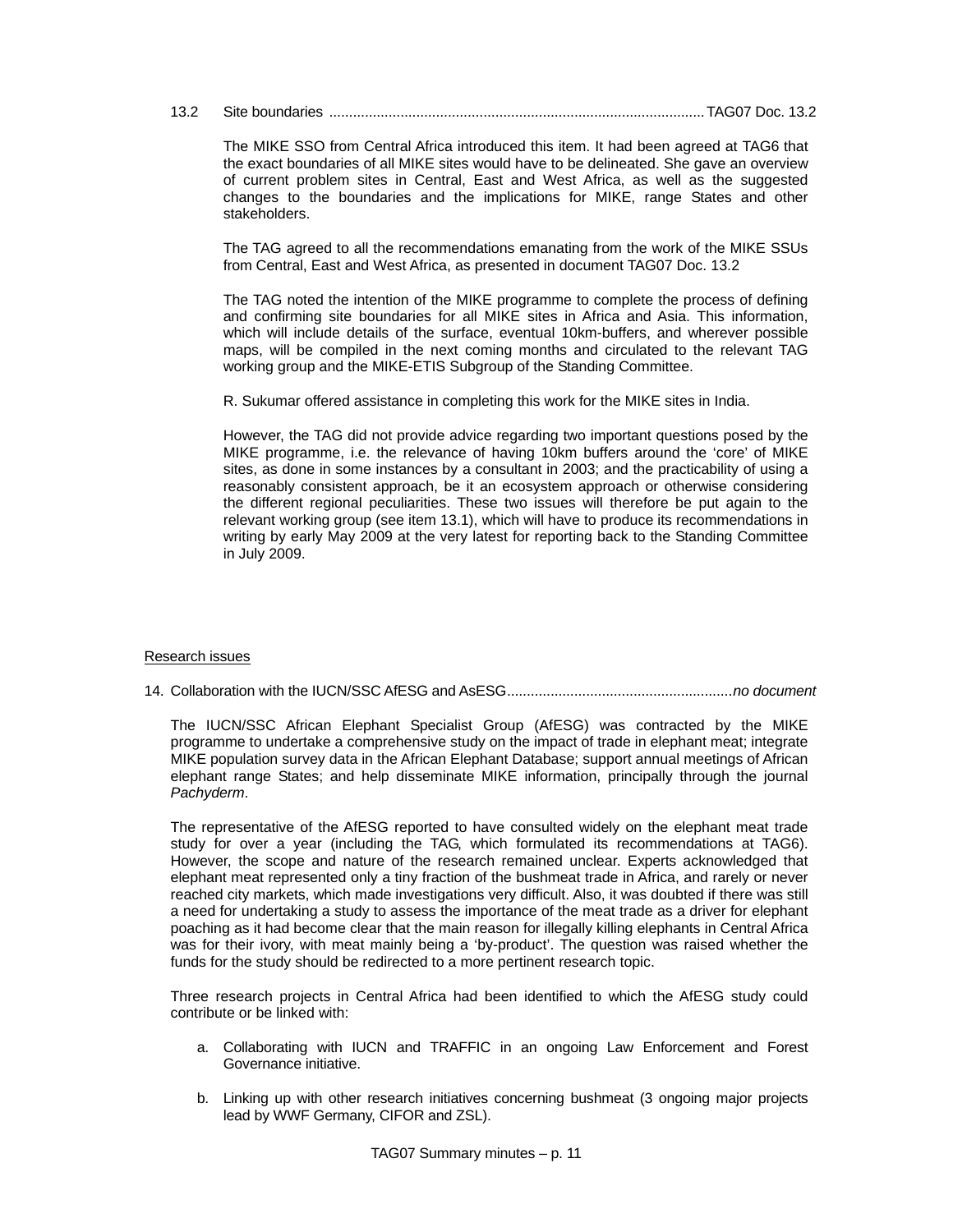c. Conducting pilot studies in a few MIKE site and their environs, particularly those surrounded by logging concessions.

The TAG encouraged the AfESG to collaborate with these initiatives. The TAG further commented that there might be local trade in elephant meat, and that *in situ* research of such trade could be linked with some key Central African MIKE sites. The bushmeat trade, including meat from elephants, might actually be on the increase as a consequence of the global economic downturn, sharp declines in timber exports from Central Africa, and unemployed forest workers turning into hunters. It was also pointed out that in South and Southeast Asia elephants were occasionally killed for both ivory and meat.

The TAG concluded that the MIKE CCU and the AfESG needed to agree on a new approach to move the elephant meat trade study forward. Subsequently, the TAG would provide inputs and suggestions as required.

The representative of the AfESG then informed the meeting that the second issue of *Pachyderm* for 2008 had been canceled, and that the next issue would not be published before June 2009.

With regard to collaboration with the IUCN/SSC Asian Elephant Specialist Group (AsESG), it was reported that skepticism existed amongst some of its members regarding the MIKE programme, but no clear recommendations were provided on how to address this situation.

The AsESG and the AfESG, with support from MIKE and other donors, were developing a global African and Asian elephant Data Base, modeled after the AED.

#### Logistical Issues

15. Hardware and software used by the MIKE programme.......................................................*no document*

The MIKE CCU gave an overview of the status of deployment of handheld GPS machines, solarpowered computers and MIST, referring to relevant information disseminated at TAG6 (see documents TAG06 15 to 18). The hardware will be installed on an 'as needed'-basis because insufficient resources are available to re-equip all sites in Africa, and none at all for sites in Asia. It was stressed that MIST, as a new software system to collect, store and analyze MIKE data, had a "bottom-up" design with powerful local reporting potential.

This could significantly improve the feedback loop between the providers and the analyzers of MIKE data, and thereby enhance data collection, analysis and utilization.

With regard to data collection forms, it was noted that the MIST recording system also simplified the MIKE forms, but that it remained important to continue looking for ways to ease the reporting burden and determine the minimal essential information that is required for MIKE.

It was pointed out that one of the drawbacks of MIST was its insistence on GPS coordinates for all observations whereas in reality, in many sites GPS are unavailable, not being used or broken down. It was proposed that the MIST developer be contacted to modify the software to allow data entry using grid squares as well as GPS. This approach would be combined with investigating the possibility of deploying cheaper and more user-friendly GPS Receiver Data Loggers that automatically track positions and store location details, or using receivers in combination with mobile phones.

The TAG endorsed the approaches taken by the MIKE CCU regarding MIKE hardware and software.

### **Conclusion of the meeting**

16. Any Other Business..............................................................................................................*no document*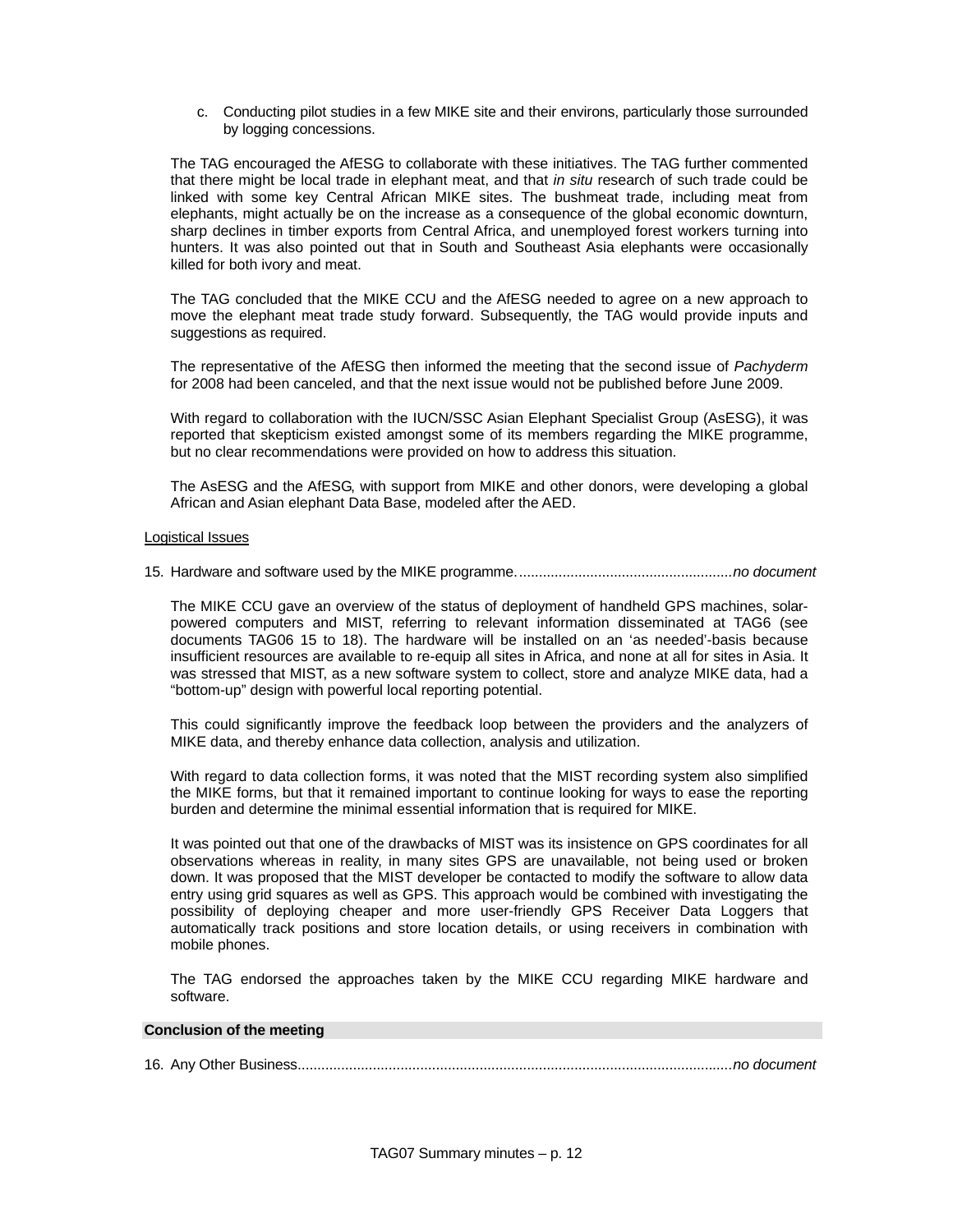In response to some questions, the MIKE CCU explained what quality control mechanisms are in place to verify MIKE data and analysis, i.e. population estimations and patrol data, and how these would be executed using MIST.

A number of remarks were made regarding the way in which population estimates had been presented in the MIKE Baseline report of 2007 for the Standing Committee, and it was suggested that for future reports, basic details on the surveys (such as method used, sample size, confidence limits, etc) be presented. The MIKE CCU committed to include this information in its reporting to CoP15.

Colin Craig presented an analysis he had conducted using the data previously presented by Iain Douglas Hamilton (see item 10.1). The analysis showed that the number of elephants existing in situations where the PIKE exceeds 50% is only about 5% of the overall population (or 40% and 10%, and so on). The analysis illustrated that there are many more animals in populations which have lower levels of illegal killing than the site-average of PIKE. The main implication is that population sizes should be taken into account to get a reliable index of the sustainability of killing for the whole population, because the mean PIKE site value will not suffice unless animal numbers are evenly spread on each side of it. A representative sample is also needed to do this as one site won't do. As pointed out by Holly Dublin, one would also need knowledge of absolute mortality to be able to estimate the absolute sustainability. Speculations and discussion of the importance of small, insecure populations to the overall conservation problem could be stimulated as well.

17. Determination of the time and venue of the next TAG meeting ...........................................*no document*

It was agreed that the eight meeting of the MIKE and ETTIS Technical Advisory Group would take place in Kenya in December 2009.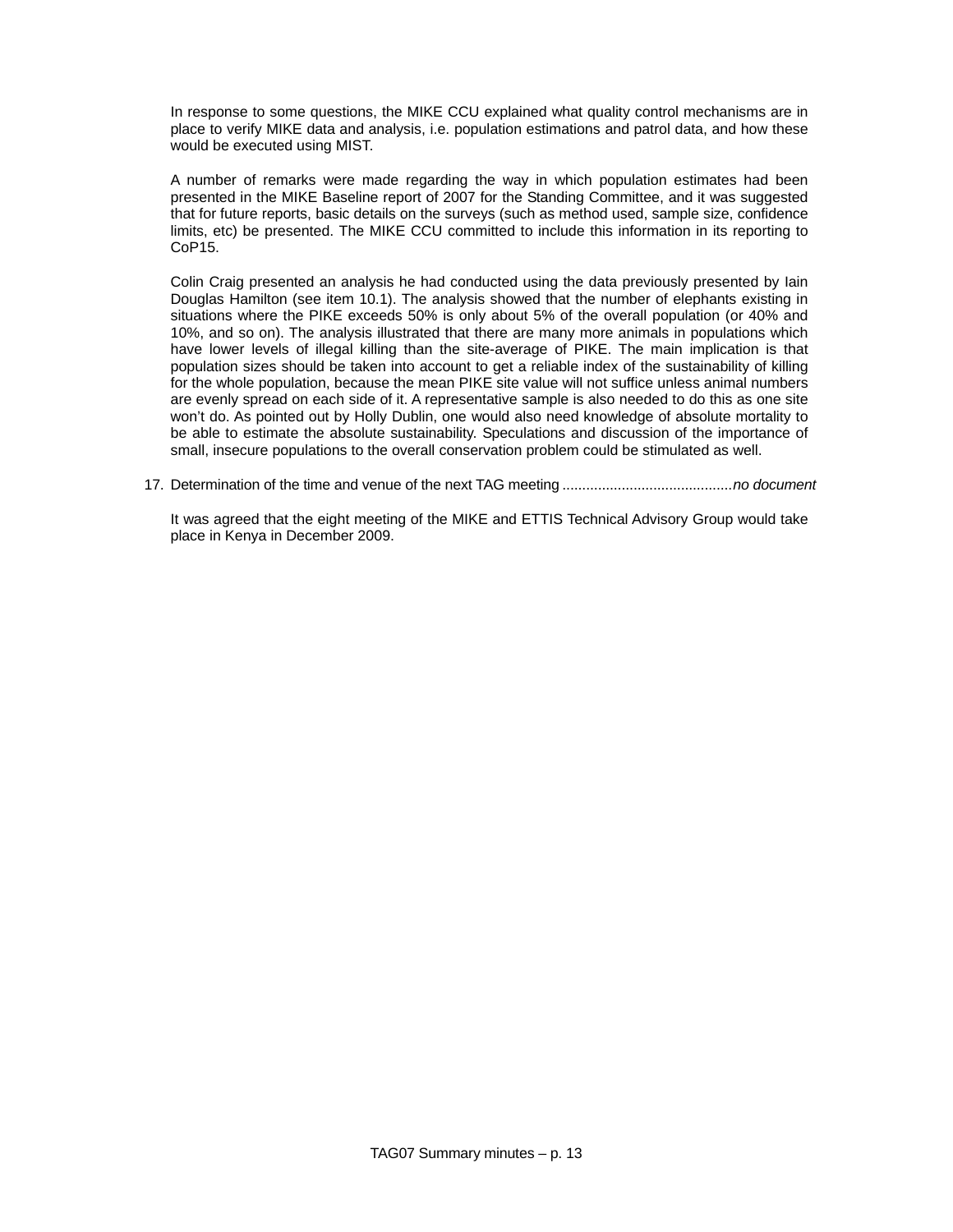**ACTION POINTS AGREED TO AT THE SEVENTH MEETING OF THE MIKE TECHNICAL ADVISORY GROUP NAIROBI, 12–13 JANUARY 2009** 

| <b>Agenda item (Document)</b>                                                           | <b>Action point</b>                                                                                                                                                                          | <b>Action by</b> | <b>Progress</b>                                                                                                                                   |
|-----------------------------------------------------------------------------------------|----------------------------------------------------------------------------------------------------------------------------------------------------------------------------------------------|------------------|---------------------------------------------------------------------------------------------------------------------------------------------------|
| 1. Adoption of the agenda<br>TAG07 Doc. 1 (Rev. 1)                                      | 14<br>proposed<br>to cover the<br>$\bullet$<br>Item<br>was<br>collaboration with both the IUCN/SSC African<br>Elephant Specialist Group and the IUCN/SSC<br>Asian Elephant Specialist Group. | <b>MIKE CCU</b>  | Done<br>$\bullet$                                                                                                                                 |
| 2. Adoption<br>of<br>the<br>Working<br>Programme<br>TAG07 Doc. 2                        | None.<br>$\bullet$                                                                                                                                                                           |                  |                                                                                                                                                   |
| 3. Minutes of the 6th meeting of the<br>Technical Advisory Group (TAG6)<br>TAG07 Doc. 3 | Circulate summary minutes of TAG7 to TAG<br>$\bullet$<br>members and participants for comments, and<br>finalize within 3 months.                                                             | <b>MIKE CCU</b>  | TAG07<br>Summary<br>Done.<br>Minutes<br>$\bullet$<br>available on CITES website.                                                                  |
|                                                                                         | Indicate action points agreed to at TAG7 in a<br>$\bullet$<br>Table.                                                                                                                         | <b>MIKE CCU</b>  | Done<br>$\bullet$                                                                                                                                 |
| 4. Progress on the action points<br>agreed to at TAG06<br>TAG07 Doc. 4                  | Verify action points agreed to at TAG6 that are<br>$\bullet$<br>ongoing and need to be maintained, and bring<br>to the attention of the TAG.                                                 | <b>MIKE CCU</b>  | Done. See Table attached.<br>$\bullet$                                                                                                            |
|                                                                                         | Keep TAG informed about the ongoing action<br>$\bullet$<br>points until their completion, including during<br>next meetings.                                                                 | <b>MIKE CCU</b>  | $\bullet$                                                                                                                                         |
| The MIKE and ETIS Technical<br>5 <sub>1</sub><br>Advisory Group (MIKE and ETIS<br>TAG)  | Consolidate<br>amendments<br>$\bullet$<br>and<br>recommendations made in a revised version<br>of the Terms of Reference for the TAG.                                                         | <b>MIKE CCU</b>  | Done<br>$\bullet$                                                                                                                                 |
| TAG07 Doc. 5                                                                            | Reference<br>Circulate<br>revised<br><b>Terms</b><br>οf<br>$\bullet$<br>circulated to the full TAG and the MIKE-ETIS<br>Subgroup of the Standing Committee.                                  | <b>MIKE CCU</b>  | Circulated to TAG; circulated to MIKE-<br>$\bullet$<br>Subgroup<br><b>ETIS</b><br>of the Standing<br>Committee; discussed at SC58 (July<br>2009). |
|                                                                                         | Communicate final Terms of Reference to<br>CITES Parties through a Notification to the                                                                                                       | <b>MIKE CCU</b>  | $\bullet$                                                                                                                                         |

TAG07 Summary minutes – p. 14

Annex 1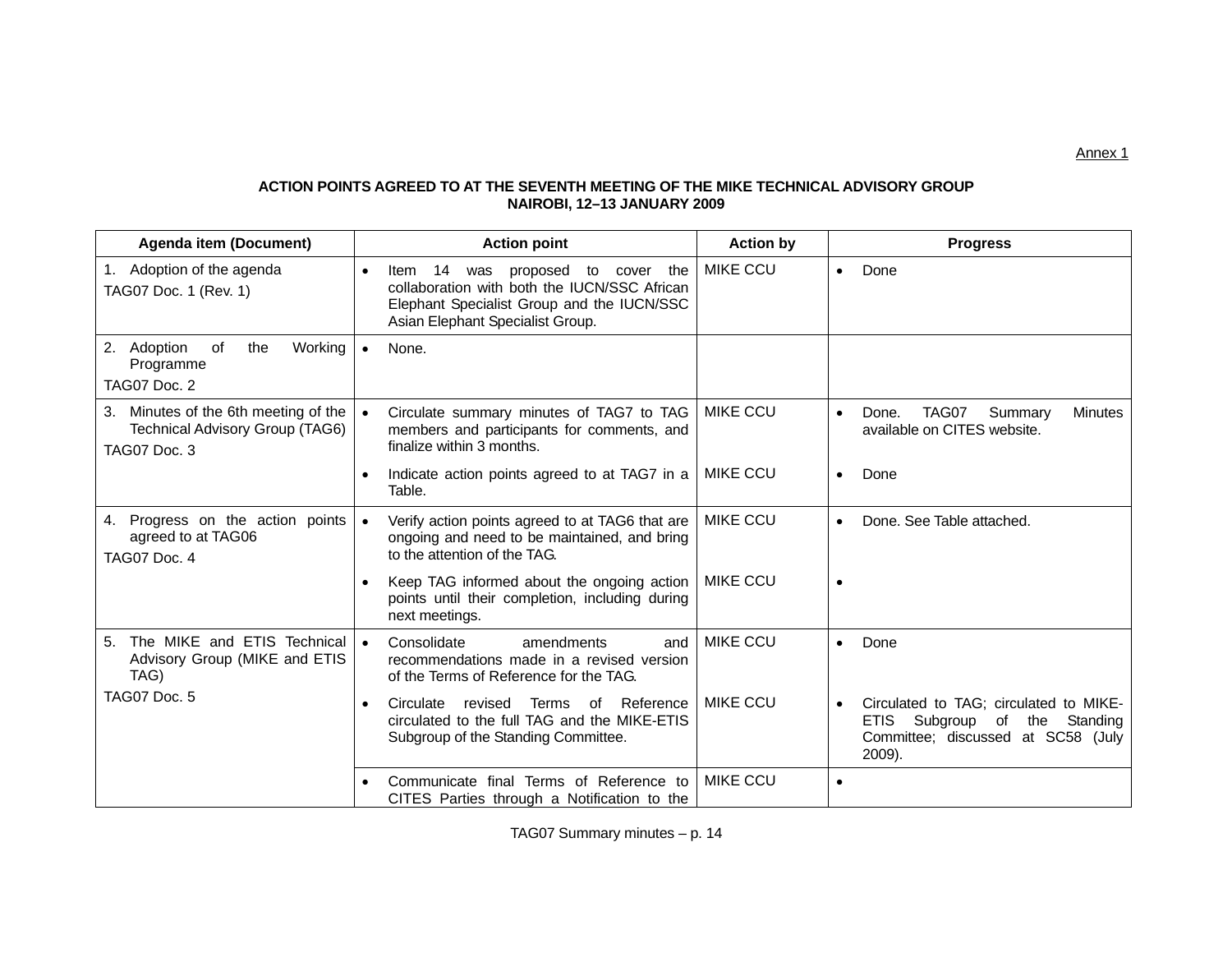|                                                                |           | Parties.                                                                                                                                                                                                                                                                                               |                                                                                                                                                                                                                                                    |           |                                                             |
|----------------------------------------------------------------|-----------|--------------------------------------------------------------------------------------------------------------------------------------------------------------------------------------------------------------------------------------------------------------------------------------------------------|----------------------------------------------------------------------------------------------------------------------------------------------------------------------------------------------------------------------------------------------------|-----------|-------------------------------------------------------------|
| 6. Scientific guidance for the TAG<br>TAG07 Doc. 6             | $\bullet$ | Establish the MIKE-ETIS Research Network to<br>investigate scientific and technical issues<br>concerning MIKE and ETIS in accordance with<br>the structure and modus operandi described in<br>document TAG7 Doc. 6.                                                                                    | MIKE CCU; Bob<br>Holly<br>Burn;<br>Dublin.                                                                                                                                                                                                         | $\bullet$ | Done. Google Group created to facilitate<br>communications. |
|                                                                | $\bullet$ | Animate and moderate Research Network<br>discussions, and actively support its operation.                                                                                                                                                                                                              | Bob Burn; Holly   .<br>Dublin.                                                                                                                                                                                                                     |           |                                                             |
|                                                                | $\bullet$ | Proponents of each of 25 research topics<br>identified by the TAG to write an explanatory<br>paragraph justifying his/her suggestion and<br>outlining the nature of the research that would<br>be envisaged (see TAGT07 Summary minutes<br>and overview below for assignments of<br>responsibilities). | <b>MIKE</b><br>CCU;<br>TRAFFIC;<br><b>Bob</b><br>Simon<br>Burn;<br>Hedges;<br>Colin<br>lain<br>Craig;<br>Douglas-<br>Hamilton;<br>Holly<br>Raman<br>Dublin;<br>Anil<br>Sukumar;<br>Gore, Sebastian<br>Luhunu;<br>Yaw<br>Boafo;<br>Hugo<br>Jachmann |           |                                                             |
|                                                                | $\bullet$ | Inform the MIKE and ETIS TAGs of progress<br>with and results of esearch activities and make<br>recommendations as appropriate.                                                                                                                                                                        | Research<br><b>Network</b><br>members                                                                                                                                                                                                              |           |                                                             |
| 7. Current and long-term objectives<br>of MIKE<br>TAG07 Doc. 7 | $\bullet$ | In response to questions conc. scope,<br>coverage, design, outputs, practicality and<br>sustainability of the MIKE<br>programme<br>formulate scientific and technical responses to<br>guide future developments of the MIKE<br>programme.<br>Bring to the attention of the TAG relevant                | <b>TAG</b> members<br><b>MIKE CCU</b>                                                                                                                                                                                                              | $\bullet$ |                                                             |
|                                                                |           | questions, and animate discussions.                                                                                                                                                                                                                                                                    |                                                                                                                                                                                                                                                    |           |                                                             |
| 8. MIKE standard analytical and<br>reporting framework         | $\bullet$ | Organize a dedicated workshop to address<br>outstanding SARF matters, particularly those<br>that were not referred to the Research                                                                                                                                                                     | <b>MIKE CCU</b>                                                                                                                                                                                                                                    | $\bullet$ |                                                             |

TAG07 Summary minutes – p. 15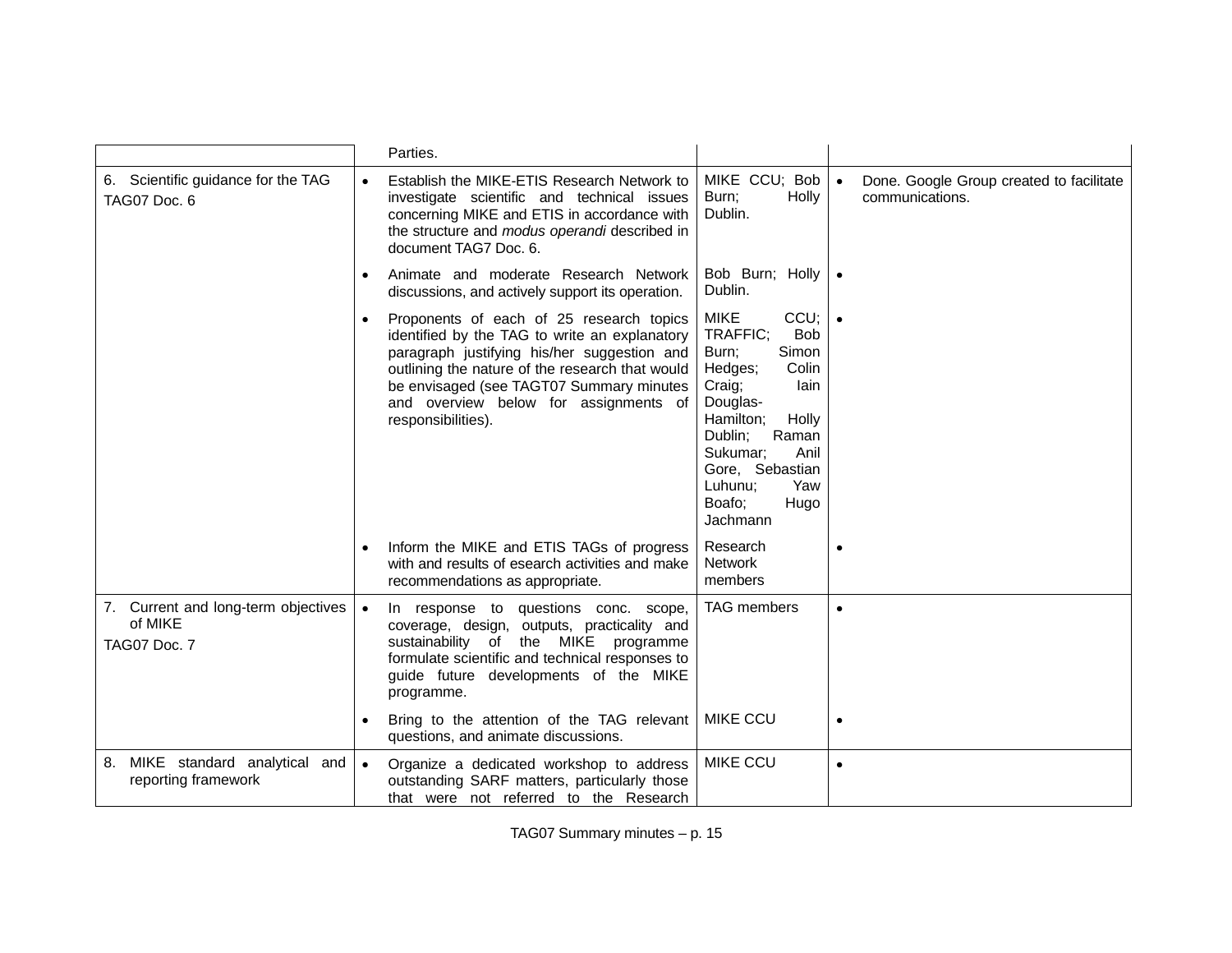| TAG07<br>Doc. 8 | $+0.02$<br>いへいし<br>$-1 - 1$<br>NF<br>ileni o).<br>V I JI |  |
|-----------------|----------------------------------------------------------|--|
|                 |                                                          |  |

| 12. MIKE continental analysis for<br>Africa 2008<br>TAG07 Doc. 9                                    | $\bullet$ | for publication in peer-reviewed<br>Submit<br>scientific literature a modified version of the<br>analysis using updated data, a more refined<br>(hierarchical<br>analytical method<br>logistic<br>regression) and improved covariates (incl.<br>World Bank Governance indicators; more<br>refined measure of conservation effort). | MIKE CCU; Bob<br>Burn                               |           |
|-----------------------------------------------------------------------------------------------------|-----------|------------------------------------------------------------------------------------------------------------------------------------------------------------------------------------------------------------------------------------------------------------------------------------------------------------------------------------|-----------------------------------------------------|-----------|
|                                                                                                     | $\bullet$ | Comment on the manuscript.                                                                                                                                                                                                                                                                                                         | <b>TAG</b> members                                  |           |
|                                                                                                     | $\bullet$ | Invite TAG members providing substantive<br>comments to appear as co-authors.                                                                                                                                                                                                                                                      | <b>MIKE CCU</b>                                     |           |
|                                                                                                     |           | Take account of CITES Standing Committee<br>and the CITES Parties reporting obligations<br>when considering eventual publication.                                                                                                                                                                                                  | <b>MIKE CCU</b>                                     |           |
|                                                                                                     | $\bullet$ | Keep the African elephant range States<br>informed about this.                                                                                                                                                                                                                                                                     | <b>MIKE CCU</b>                                     |           |
| 10. Covariates working group and<br>site-level analysis<br><b>TAG07 Doc. 10</b>                     | $\bullet$ | Consider suggestions formulated at TAG7<br>concerning suitability of CCU's proposed list of<br>covariates.                                                                                                                                                                                                                         | <b>NMIKE CCU</b>                                    | $\bullet$ |
|                                                                                                     | $\bullet$ | Compiled and make a test-analysis<br>of<br>proposed variables in the course of 2009.                                                                                                                                                                                                                                               | <b>MIKE CCU</b>                                     | $\bullet$ |
|                                                                                                     | $\bullet$ | Working Group to review the results of the test-<br>analysis, and formulate comments for use in<br>MIKE analysis.                                                                                                                                                                                                                  | Covariates<br><b>Working Group</b>                  | $\bullet$ |
|                                                                                                     |           | Identify datasets that contain information and<br>data that are of possible interest for both the<br>MIKE and ETIS analysis.                                                                                                                                                                                                       | <b>MIKE CCU</b>                                     | $\bullet$ |
| 10.1 Proportion of Illegally Killed<br>Elephants (PIKE) and land use<br>in Samburu-Laikipia (Kenya) | $\bullet$ | Request Iain Douglas-Hamilton to continue<br>study and explore relevant variables, and to<br>prepare a contribution to the CoP15 MIKE                                                                                                                                                                                              | lain<br>Douglas-<br><b>MIKE</b><br>Hamilton;<br>CCU | $\bullet$ |

TAG07 Summary minutes – p. 16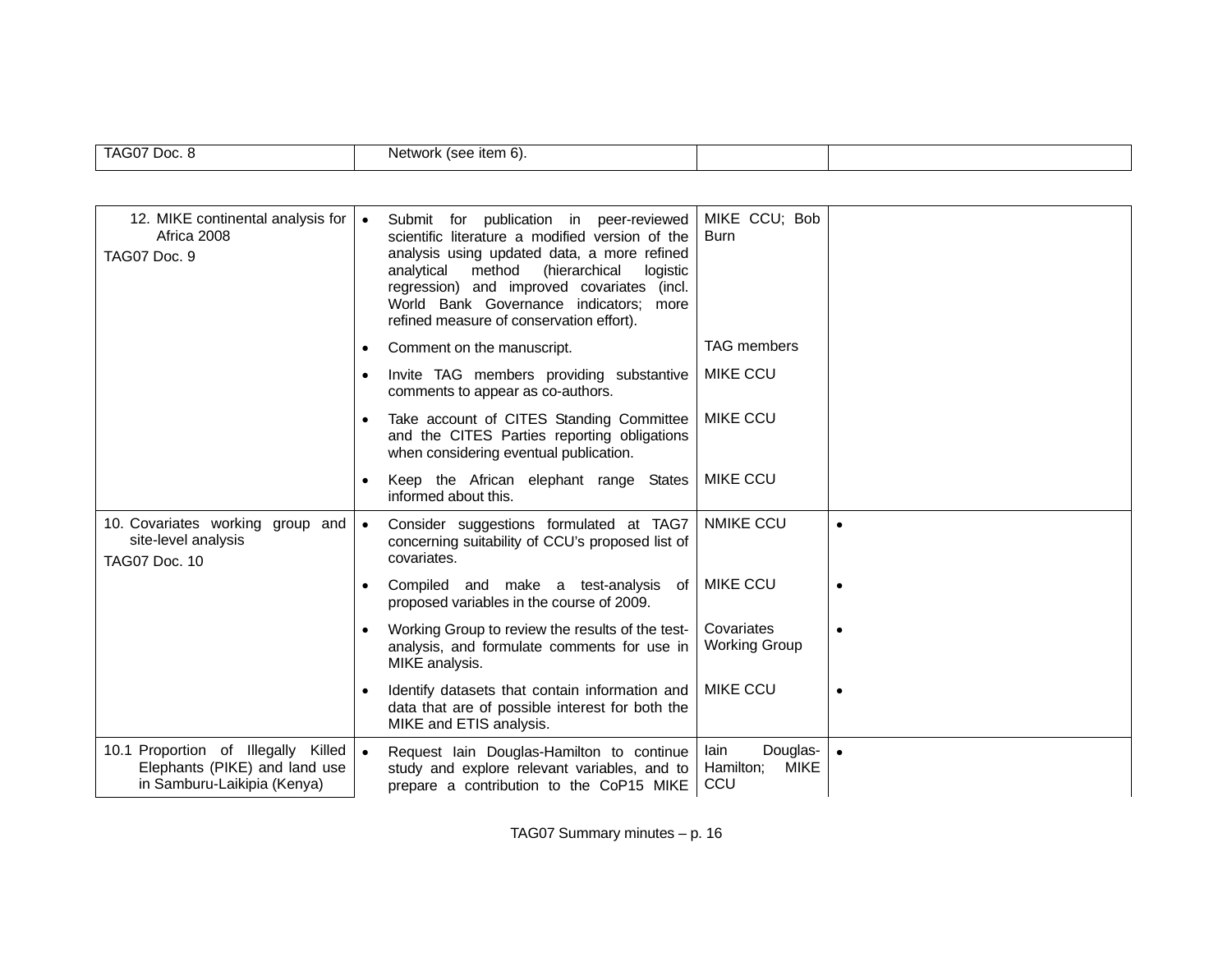| TAG07 Doc. 10.1                                                 |           | report.                                                                                                                                                                                                                                                                                                                                                                                                        |                                            |         |  |
|-----------------------------------------------------------------|-----------|----------------------------------------------------------------------------------------------------------------------------------------------------------------------------------------------------------------------------------------------------------------------------------------------------------------------------------------------------------------------------------------------------------------|--------------------------------------------|---------|--|
|                                                                 |           |                                                                                                                                                                                                                                                                                                                                                                                                                |                                            |         |  |
|                                                                 |           | Conduct further research into the properties of<br>PIKE.                                                                                                                                                                                                                                                                                                                                                       | <b>MIKE</b><br>Research<br><b>Network</b>  | $CCU$ ; |  |
|                                                                 |           | Further research the Probable Fraction (PF)<br>variable used in the African continental analysis<br>2008 (see item 8).                                                                                                                                                                                                                                                                                         | <b>MIKE</b><br>Research<br><b>Network</b>  | CCU;    |  |
|                                                                 | $\bullet$ | Determine a measure for carcass detection<br>probability and of 'effort'.                                                                                                                                                                                                                                                                                                                                      | <b>MIKE</b><br>Research<br><b>Network</b>  | CCU;    |  |
|                                                                 | $\bullet$ | Further research management effectiveness at<br>site-level, taking into consideration suggestions<br>formulated by the TAG (incl. using quantitative<br>indices as covariate in MIKE analysis).                                                                                                                                                                                                                | <b>MIKE</b><br>Research<br><b>Network</b>  | CCU;    |  |
|                                                                 |           | Investigate correlation of PIKE with the<br>management effectiveness scores produced<br>by A Central Africa Protected Area Network<br>exercise in 2008.                                                                                                                                                                                                                                                        | <b>MIKE</b><br>Research<br><b>Network</b>  | CCU;    |  |
| 11. MIKE/ETIS linkages and analysis<br>for CoP15<br>no document |           | MIKE and ETIS to produce separate analysis<br>of their data and information for submission at<br>CoP15.                                                                                                                                                                                                                                                                                                        | <b>MIKE</b><br><b>TRAFFIC</b>              | CCU;    |  |
|                                                                 |           | Evaluate feasibility to undertake joint research<br>and analysis for CoP15 on:<br>Update study (Hunter, Martin, Milliken;<br>2005) on number of elephants required to<br>supply ivory markets<br>Central African trade routing of ivory from<br>source to interception or destination, with<br>an indication of trends over time and<br>incorporating information from the African<br><b>Elephant Database</b> | <b>MIKE</b><br>TRAFFIC:<br>AfESG; Bob Burn | $CCU$ ; |  |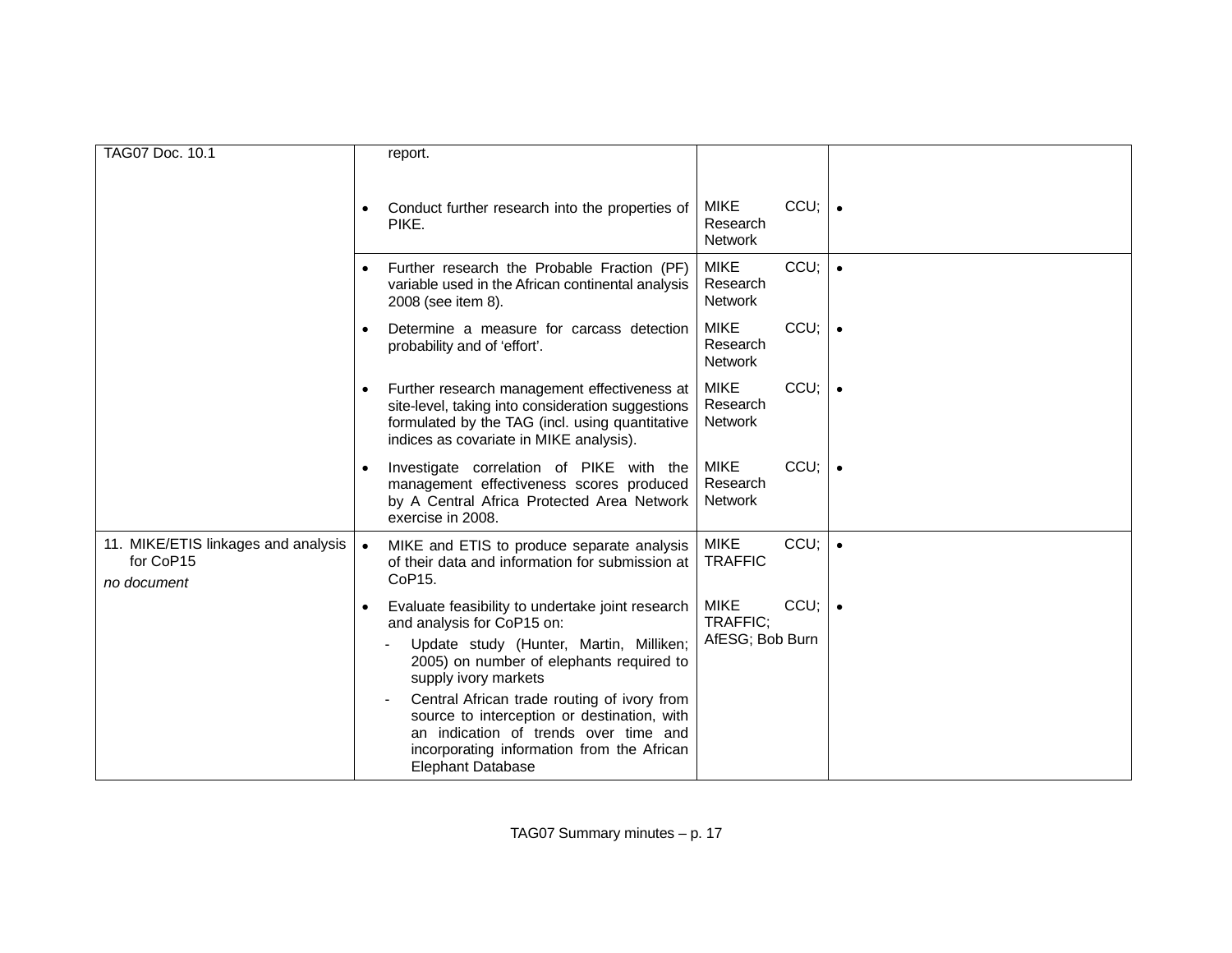| 12. MIKE analysis for CoP15   | $\bullet$ | Produce a MIKE report for CoP15, taking                                                                                                                                                                              | MIKE CCU; MIKE                                               |  |
|-------------------------------|-----------|----------------------------------------------------------------------------------------------------------------------------------------------------------------------------------------------------------------------|--------------------------------------------------------------|--|
| <b>TAG07 Doc. 12</b>          |           | account of deadlines for submission of CoP15                                                                                                                                                                         | SSUs; Bob Burn                                               |  |
|                               |           | documents, with the following:                                                                                                                                                                                       |                                                              |  |
|                               |           | administrative and institutional matters;                                                                                                                                                                            |                                                              |  |
|                               |           | updated continental analysis of African<br>MIKE data (see item 9)                                                                                                                                                    |                                                              |  |
|                               |           | analysis of Asian MIKE data                                                                                                                                                                                          |                                                              |  |
|                               |           | a site-level analysis of MIKE data                                                                                                                                                                                   |                                                              |  |
|                               |           | evaluation of performance of sites and<br>elephant range States conc. implementing<br>MIKE in compliance with Resolution Conf.<br>10.10 (Rev. CoP14)                                                                 |                                                              |  |
|                               |           | If feasible (see item 11) produce one or two<br>reports for CoP15 showing integrated MIKE<br>and ETIS analyses on:                                                                                                   | <b>MIKE</b><br>CCU;<br>TRAFFIC;<br><b>Bob</b><br><b>Burn</b> |  |
|                               |           | Central Africa elephants and ivory trade                                                                                                                                                                             |                                                              |  |
|                               |           | Update of information of the number of<br>elephants needed to supply illegal ivory<br>trade                                                                                                                          |                                                              |  |
|                               | $\bullet$ | Review the MIKE (and ETIS) reports for<br>CoP15 before the submission deadlines in<br>2009, and submit comments in writing.                                                                                          | <b>TAG</b>                                                   |  |
|                               | $\bullet$ | Discuss the submitted reports at TAG8 (late in<br>2009); address eventual external comments;<br>review possible updates or additional<br>research for incorporation in revised versions<br>or information documents. | TAG; MIKE CCU                                                |  |
| 13. Validation of site sample |           |                                                                                                                                                                                                                      |                                                              |  |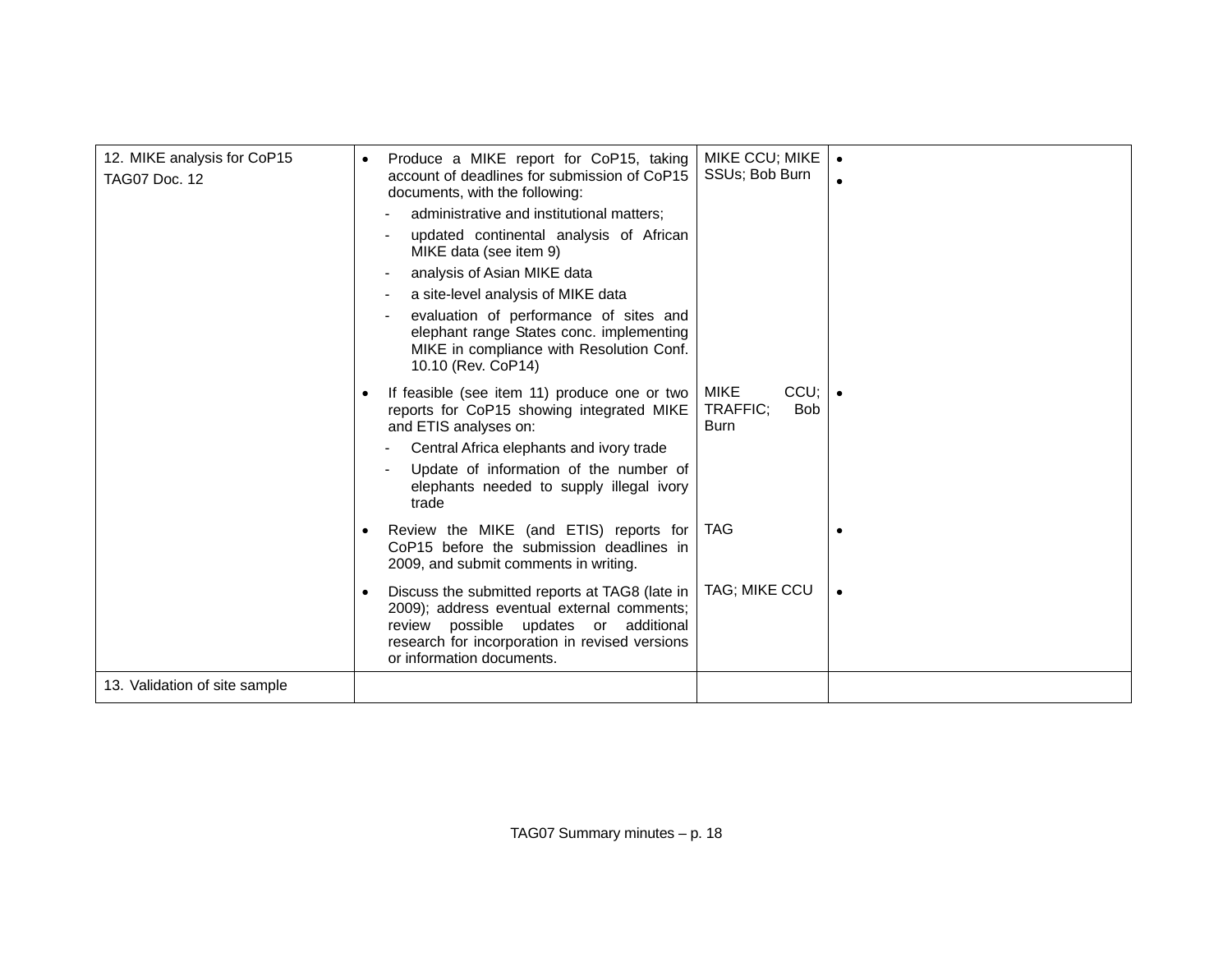| 13.1 Working group report<br>TAG07 Doc. 13.1 | $\bullet$ | Subregional members to produce a critique of<br>the MIKE sites in their sub-region which<br>should address: (a) the knowledge about the<br>site's boundaries, (b) the elephant population,<br>(c) the reason why there might be lack of<br>MIKE information, (d) whether the site covers<br>an entire elephant population or part thereof,<br>(e) whether it's protected or unprotected, and<br>(f) whether management across the site is<br>uniform. | Colin Craig; lain   .<br>Douglas-<br>Hamilton; Martin<br>Tchamba; Moses<br>Kofi Sam; Raman<br>Sukumar; Aster Li<br>Zhang |           |
|----------------------------------------------|-----------|-------------------------------------------------------------------------------------------------------------------------------------------------------------------------------------------------------------------------------------------------------------------------------------------------------------------------------------------------------------------------------------------------------------------------------------------------------|--------------------------------------------------------------------------------------------------------------------------|-----------|
|                                              | $\bullet$ | Information and other criteria are circulated to<br>the Subregional members of the working<br>group as guidance for the task.                                                                                                                                                                                                                                                                                                                         | MIKE SSU; MIKE<br>CCU <sub>s</sub>                                                                                       |           |
| 13.2 Site boundaries<br>TAG07 Doc. 13.2      |           | Complete defining and confirming site<br>boundaries for all MIKE sites in Africa and<br>Asia.                                                                                                                                                                                                                                                                                                                                                         | <b>MIKE SSUs</b>                                                                                                         | $\bullet$ |
|                                              | $\bullet$ | Circulate boundaries to the Working Group<br>and the MIKE-ETIS Subgroup of the Standing<br>Committee.                                                                                                                                                                                                                                                                                                                                                 | <b>MIKE CCU</b>                                                                                                          |           |
|                                              | $\bullet$ | Address relevance of having 10km buffers<br>around the 'core' of MIKE sites, and the<br>practicability of using an ecosystem approach<br>or another for delineating Site boundaries;<br>formulate recommendations by early May<br>2009 for reporting back to the Standing<br>Committee in July 2009.                                                                                                                                                  | <b>Working Group</b>                                                                                                     |           |
| 14. Collaboration with the IUCN/SSC<br>AfESG | $\bullet$ | Agree on a new approach to move the<br>elephant meat trade study forward.                                                                                                                                                                                                                                                                                                                                                                             | CCU;<br><b>MIKE</b><br>AfESG                                                                                             |           |
| no document                                  | $\bullet$ | Incorporate recommendations of the TAG (see<br>item 14 of TAG07 Summary minutes) in<br>developing and undertaking the elephant meat<br>trade study.                                                                                                                                                                                                                                                                                                   | <b>AfESG</b>                                                                                                             |           |
|                                              |           | Provide inputs and suggestions on the new<br>approach as required.                                                                                                                                                                                                                                                                                                                                                                                    | <b>TAG</b> members                                                                                                       | $\bullet$ |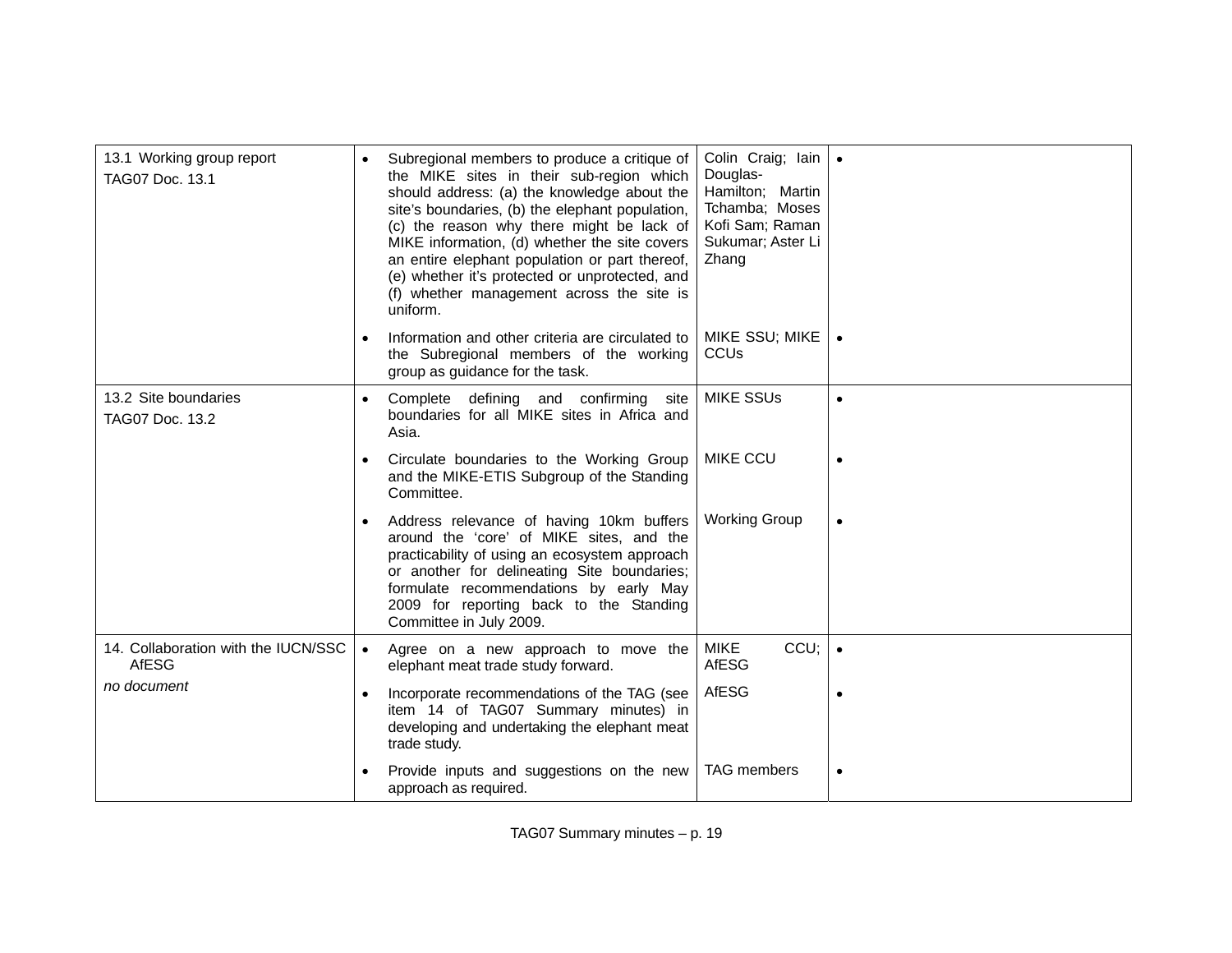| 15. Hardware and software used by<br>the MIKE programme                           | $\bullet$ | Modification MIST software to allow data entry<br>using grid squares as well as GPS                                                                                                                                                | MIKE CCU; MIST  <br>developer |      |
|-----------------------------------------------------------------------------------|-----------|------------------------------------------------------------------------------------------------------------------------------------------------------------------------------------------------------------------------------------|-------------------------------|------|
| no document                                                                       | $\bullet$ | Investigate the possibility of deploying<br>cheaper and more user-friendly GPS Receiver<br>Data Loggers that automatically track<br>positions and store location details, or using<br>receivers in combination with mobile phones. | <b>MIKE CCU</b>               |      |
| 16. Any Other Business<br>no document                                             | $\bullet$ | Include basic details on surveys (such as<br>method used, sample size, confidence limits,<br>etc) in MIKE reporting to CoP15.                                                                                                      | <b>MIKE CCU</b>               |      |
|                                                                                   | $\bullet$ | Circulate analysis presented by Colin Craig.                                                                                                                                                                                       | MIKE CCU; Colin<br>Craig      | Done |
| 17. Determination of the time and<br>venue of the next TAG meeting<br>no document | $\bullet$ | Convene MIKE TAG8 and ETIS TAG2 in<br>Kenya in December 2009.                                                                                                                                                                      | MIKE CCU                      |      |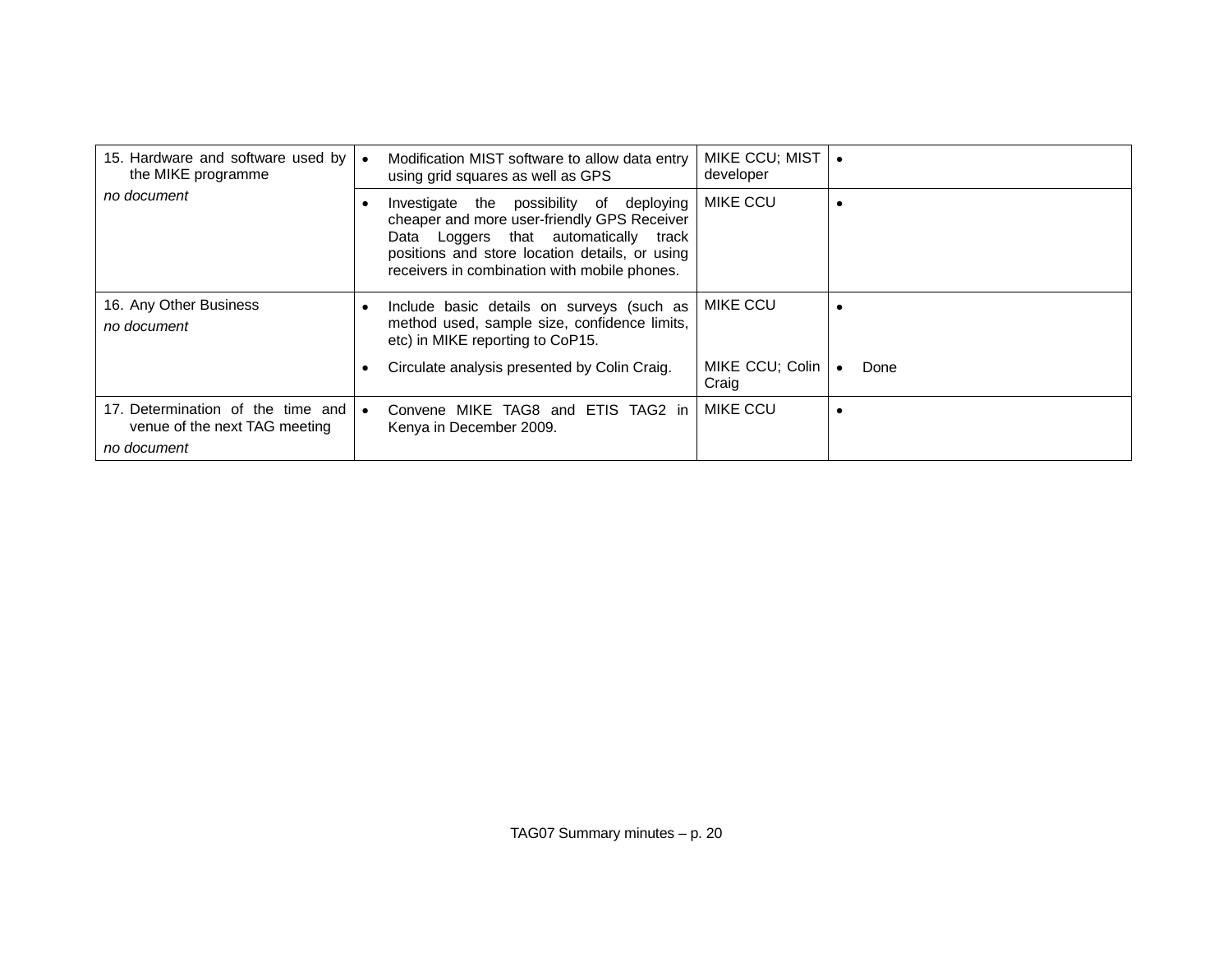# **ACTION POINTS AGREED TO AT THE SIXTH MEETING OF THE MIKE TECHNICAL ADVISORY GROUP (TAG6, ENTEBBE, 2008) THAT REMAIN INTO EFFECT OR ARE ONGOING AFTER TAG7**

| <b>Agenda item (Document)</b>                                                    | <b>Action point</b>                                                                                                                                                         | <b>Action by</b>                | <b>Progress</b> |
|----------------------------------------------------------------------------------|-----------------------------------------------------------------------------------------------------------------------------------------------------------------------------|---------------------------------|-----------------|
| 6. MIKE standard analytical and<br>reporting framework<br>TAG06 Doc. 6           | Involve one of the authors of the 2004<br>$\bullet$<br>evaluation (Mike Norton-Griffiths) in developing<br>a new standardized analytical and reporting<br>framework         | <b>MIKE CCU</b>                 | $\bullet$       |
| 9. Spatial representation and<br>significance of patrol coverage<br>TAG06 Doc. 9 | Incorporate recommendations on operational<br>levels and nature of spatially explicit measures<br>and analysis into the MIKE standard analytical<br>and reporting framework | TAG members;<br><b>MIKE CCU</b> | $\bullet$       |
| 12.3 MIKE Site criteria<br>TAG06 Doc. 12.3                                       | • Apply the agreed minimum criteria for adding<br>new MIKE sites on a voluntary basis                                                                                       | <b>MIKE CCU</b>                 | $\bullet$       |
| 13. Population surveys and MIKE<br>standards<br><b>TAG06 Doc. 13</b>             | • Apply agreed priority-setting system for<br>providing support to elephant population<br>surveys in MIKE sites                                                             | MIKE CCU; MIKE<br>SSU           | $\bullet$       |
|                                                                                  | Ensure that MIKE-supported or co-funded<br>surveys remain geopolitically balanced                                                                                           | <b>MIKE CCU</b>                 | $\bullet$       |
| 15. Hardware at MIKE sites<br><b>TAG06 Doc. 15</b>                               | • Implement the agreed hardware strategy                                                                                                                                    | MIKE CCU; MIKE<br>SSU           | $\bullet$       |
| 16. MIKE database development<br>and software<br><b>TAG06 Doc. 16</b>            | Explore possibilities to adopt open source<br>software for database backends; SQLite at site<br>level; and PostgreSQL at global level                                       | MIKE CCU; MIKE<br>SSU           |                 |
|                                                                                  | Implement the agreed data management<br>strategy and architecture, and reporting<br>framework                                                                               | MIKE CCU; MIKE<br>SSU           |                 |
|                                                                                  | Ensure that the MIKE standard analytical and<br>reporting framework reflects the software for<br>developing the MIKE database (incl. SQLite<br>and PostgreSQL)              | <b>MIKE CUU</b>                 | $\bullet$       |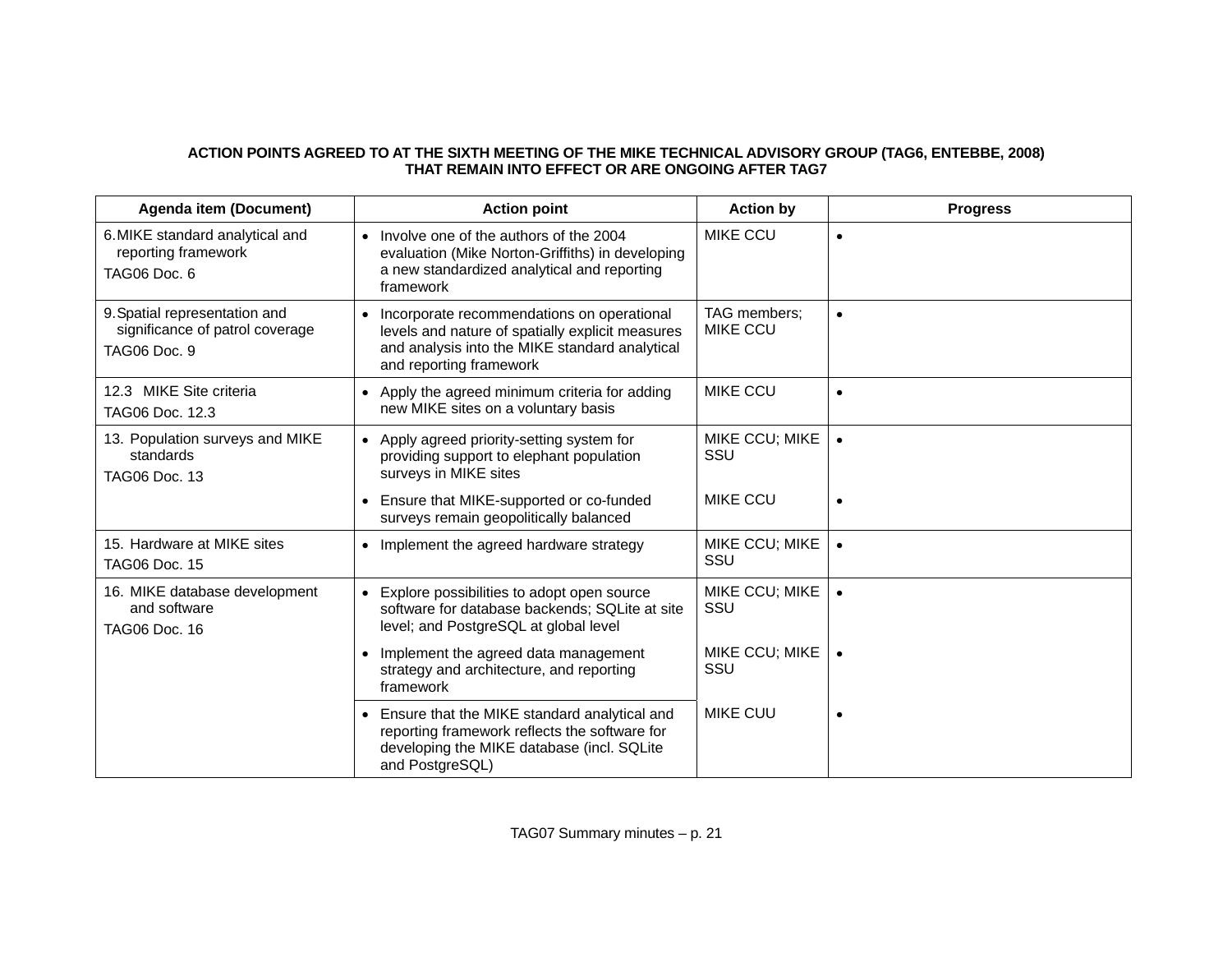| 17. Design and use of MIKE<br>reporting forms<br><b>TAG06 Doc. 17</b>          | Establish a working group to make<br>$\bullet$<br>recommendations concerning essential data<br>that needs to be captured in MIKE forms and<br>the further simplification of the forms                 | <b>Working Group</b><br>(four TAG<br>members) |  |
|--------------------------------------------------------------------------------|-------------------------------------------------------------------------------------------------------------------------------------------------------------------------------------------------------|-----------------------------------------------|--|
|                                                                                | Collect models of all forms that are currently<br>$\bullet$<br>used in MIKE sites to record biodiversity-<br>related information; forward copies to MIKE<br>CCU for use by working group              | MIKE SSU; MIKE<br>CCU                         |  |
|                                                                                | Present new MIKE reporting forms at sub-<br>$\bullet$<br>regional level                                                                                                                               | MIKE CCU; MIKE<br>SSU                         |  |
|                                                                                | Field-test new forms in two sites per sub-region<br>$\bullet$<br>and incorporate improvements before formal<br>adoption.                                                                              | MIKE SSU; MIKE<br>CCU                         |  |
| 18. GPS and data capture and<br>transmission equipment<br><b>TAG06 Doc. 18</b> | Explore and field test options to move MIKE<br>from paper-based data collection systems to<br>other technologies, in particular using mobile<br>phone technologies, along with Bluetooth GPS<br>units | MIKE CCU; MIKE<br>SSU                         |  |
|                                                                                | Investigate possibilities to tie the deployment of<br>$\bullet$<br>new technologies to performance-based<br>incentive systems                                                                         | <b>MIKE CCU</b>                               |  |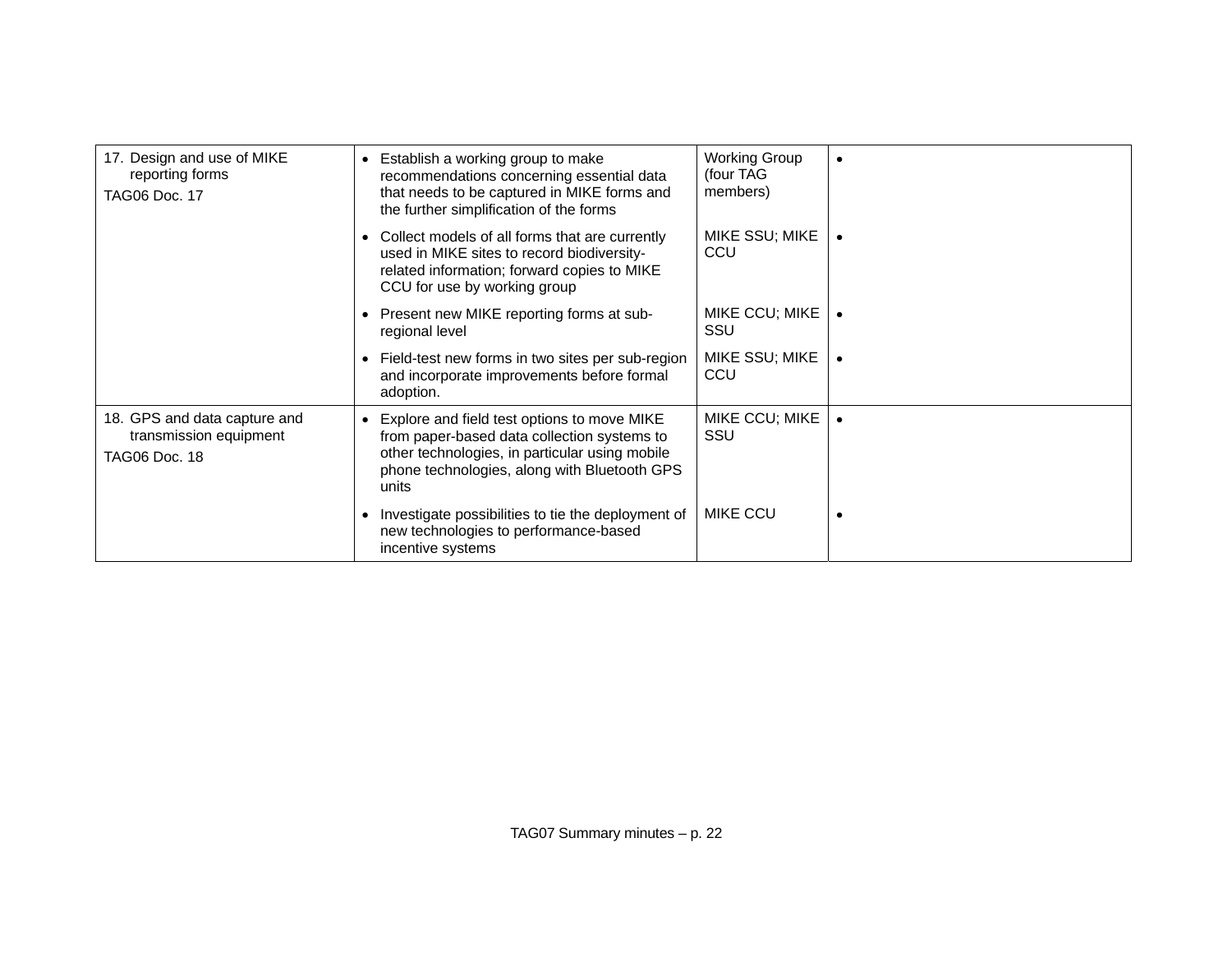# **ACTION POINTS AGREED TO AT THE SIXTH MEETING OF THE MIKE TECHNICAL ADVISORY GROUP ENTEBBE, 3–4 MARCH 2008**

| <b>Agenda item (Document)</b>                                                                    | <b>Action point</b>                                                                                                         | <b>Action by</b> | Progress by December 2008                                                                                                                                                         |
|--------------------------------------------------------------------------------------------------|-----------------------------------------------------------------------------------------------------------------------------|------------------|-----------------------------------------------------------------------------------------------------------------------------------------------------------------------------------|
| 1. Adoption of the agenda<br>(TAG06 Doc. 1)                                                      | $\bullet$ none                                                                                                              |                  |                                                                                                                                                                                   |
| 2. Adoption of the Working<br>Programme<br>(TAG06 Doc. 2)                                        | $\bullet$ none                                                                                                              |                  |                                                                                                                                                                                   |
| 3. Minutes of the 5th meeting<br>(TAG06 Doc. 3)                                                  | Circulate summary minutes to TAG members<br>$\bullet$<br>and participants for comments, and finalize<br>within 3 months     | <b>MIKE CCU</b>  | Done. The summary minutes of TAG6 were<br>finalized and circulated in time (see<br>document TAG07 Doc. 3).                                                                        |
| 4. Institutional arrangements and<br>funding for MIKE Phase II (2007-<br>2011)<br>(TAG06 Doc. 4) | Circulate a vision of operation and Terms of<br>$\bullet$<br>Terms of Reference for a scientific group linked<br>to the TAG | B. Burn          | Ongoing. The issue will be discussed under<br>item 6 of TAG7.                                                                                                                     |
| 5. The MIKE and ETIS Technical<br>Advisory Group (TAG)                                           |                                                                                                                             |                  |                                                                                                                                                                                   |
| 5.1 Terms of Reference of the TAG<br>(TAG06 Doc. 5.1)                                            | Revisit existing Terms of Reference for the TAG<br>$\bullet$<br>and circulate to the TAG for review and<br>comments         | <b>MIKE CCU</b>  | Done. Draft Terms of Reference have been<br>prepared for discussion and adoption (see<br>item 5 of TAG7 and document TAG07 Doc.<br>$5$ ).                                         |
|                                                                                                  | Have new or revised Terms of Reference<br>$\bullet$<br>adopted                                                              | <b>MIKE CCU</b>  | Ongoing (see above).                                                                                                                                                              |
| 5.2 Membership of the TAG<br>(TAG06 Doc. 5.2)                                                    | Invite all TAG members to continue their term<br>$\bullet$<br>of appointment for a further two years until<br>2010          | <b>MIKE CCU</b>  | Done. The membership of the MIKE Sub-<br>TAG was updated. Simon Hedges agreed to<br>replace Richard Barnes as a member of the<br>MIKE Sub-TAG in the 'Global expert'<br>category. |
|                                                                                                  | Communicate responses through a Notification<br>$\bullet$                                                                   | <b>MIKE CCU</b>  | Ongoing. The Notification to the Parties<br>announcing the new composition of the                                                                                                 |

TAG07 Summary minutes – p. 23

Annex 2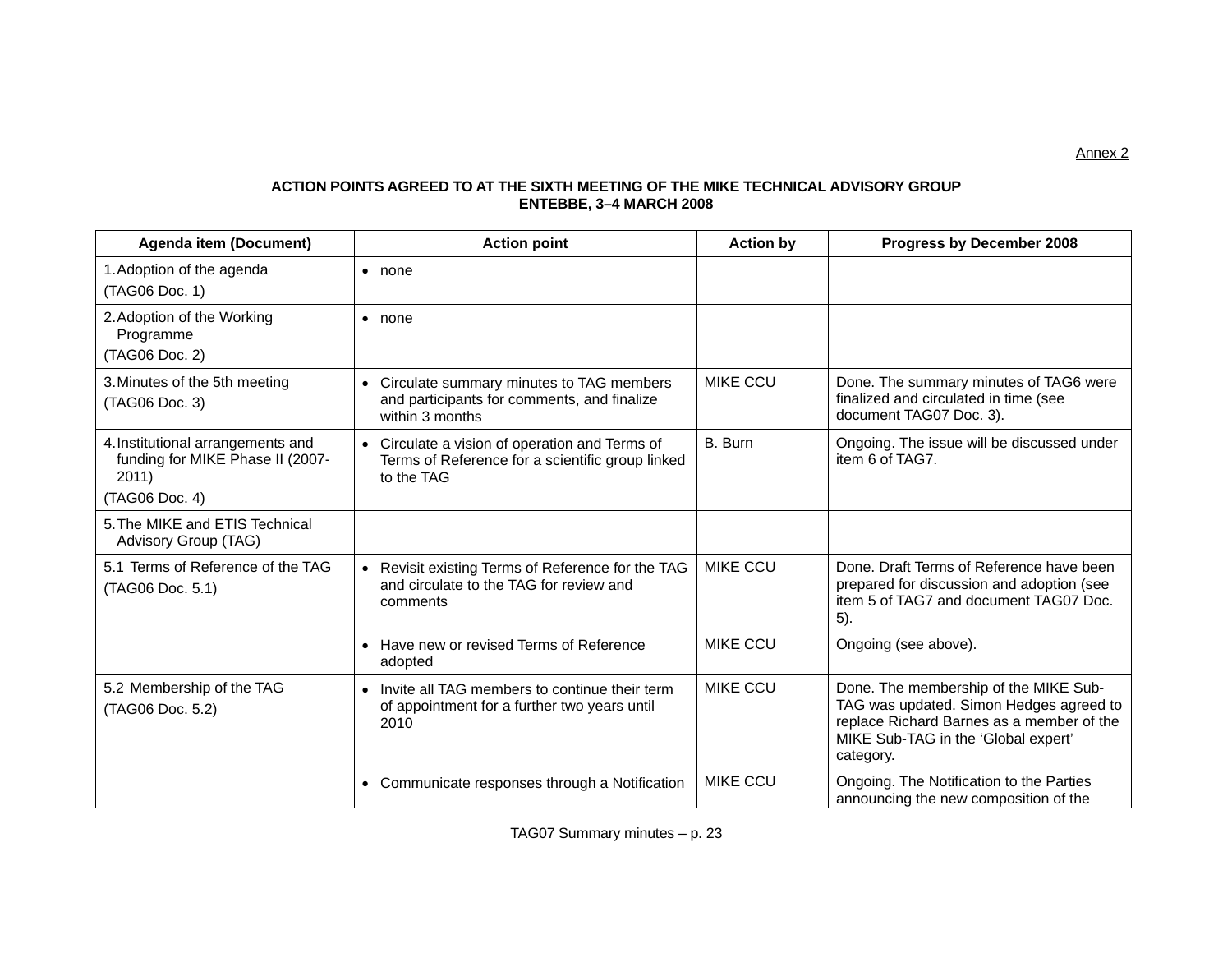|                                                                                   | to the Parties                                                                                                                                                                                                               |                                                               | MIKE Sub-TAG has not yet been circulated.<br>It should also communicate the revised<br>Terms of Reference and, if possible, the full<br>membership of the ETIS Sub-TAG                                                                                                                                                                                                                       |
|-----------------------------------------------------------------------------------|------------------------------------------------------------------------------------------------------------------------------------------------------------------------------------------------------------------------------|---------------------------------------------------------------|----------------------------------------------------------------------------------------------------------------------------------------------------------------------------------------------------------------------------------------------------------------------------------------------------------------------------------------------------------------------------------------------|
| 5.3 Modus operandi<br>(TAG06 Doc. 5.3)                                            | $\bullet$ none                                                                                                                                                                                                               |                                                               |                                                                                                                                                                                                                                                                                                                                                                                              |
| 6. MIKE standard analytical and<br>reporting framework<br>(TAG06 Doc. 6)          | Draft terms of reference for a workshop aimed<br>$\bullet$<br>at developing a standardized analytical and<br>reporting framework, taking into account<br>document TAG06 Doc. 6 and the MIKE Data<br><b>Analysis Strategy</b> | Drafting group (B.<br>Burn. J. Blanc, C.<br>Craig, K. Sallee) | Done. The drafting group concluded that the<br>MIST system would likely take care of most,<br>if not all, the requirements of the standard<br>analytical and reporting framework, and that<br>it would therefore be premature to draft<br>terms of reference at this stage.                                                                                                                  |
|                                                                                   | • Circulate terms of reference for comments to all<br>TAG members shortly after the meeting                                                                                                                                  | <b>MIKE CCU</b>                                               | Done. See above. Instead, the TAG was<br>requested to consider possible indices of<br>poaching levels and overall mortality, which<br>will be further discussed at TAG7.                                                                                                                                                                                                                     |
|                                                                                   | Involve one of the authors of the 2004<br>$\bullet$<br>evaluation (Mike Norton-Griffiths) in developing<br>a new standardized analytical and reporting<br>framework                                                          | <b>MIKE CCU</b>                                               | Ongoing. Mr Norton-Griffiths can still be<br>engaged depending on the outcome of<br>deliberations of TAG7.                                                                                                                                                                                                                                                                                   |
|                                                                                   | • Convene workshop                                                                                                                                                                                                           | <b>MIKE CCU</b>                                               | Ongoing. See above.                                                                                                                                                                                                                                                                                                                                                                          |
| 7. Analytical approach: baseline<br>analysis and trend analysis<br>(TAG06 Doc. 7) | Individual patrol reports to be produced for<br>$\bullet$<br>forthcoming analyses                                                                                                                                            | MIKE CCU; MIKE<br>SSU                                         | Done. Raw patrol data were obtained for an<br>analysis of carcass data conducted in May<br>2008. It transpired that much of the data<br>was unusable - due in part to the poor<br>design of the MIKE database (which allows<br>freeform values to be entered in its fields),<br>and in part to unsatisfactory compliance by<br>rangers in completing forms and recording<br>GPS coordinates. |
|                                                                                   | Recommend additional types of MIKE data<br>analyses, such as spatial and trend analysis,<br>through the MIKE standard and analytical<br>reporting framework                                                                  | <b>TAG</b> members                                            | Ongoing. See under item 6 above.                                                                                                                                                                                                                                                                                                                                                             |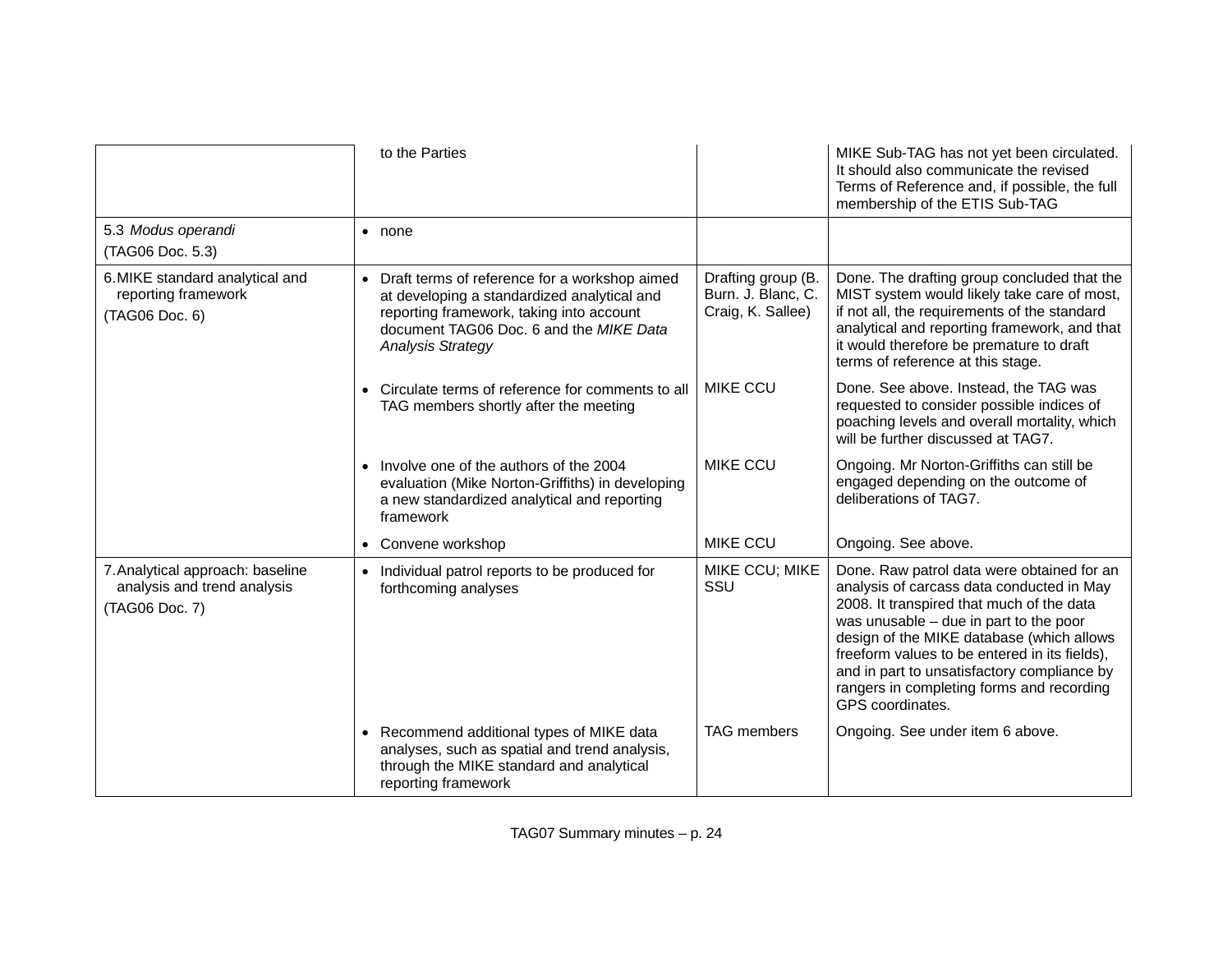| 8. Quantitative approaches for<br>influencing factors and site variable<br>characteristics<br>(TAG06 Doc. 8) | • Conduct work on influencing factors to develop<br>quantifiable covariates and recommend<br>practical and cost-effective data collection                                     | <b>Working Group</b><br>(J. Blanc, C.<br>Craig, M.<br>Tchamba; two<br>other TAG<br>members) | Done. A working group was established<br>using Google Groups, and members were<br>asked to contribute to specific questions. No<br>responses have been received to date. The<br>issue will be discussed at TAG7 (see<br>document TAG07 Doc 10). |
|--------------------------------------------------------------------------------------------------------------|-------------------------------------------------------------------------------------------------------------------------------------------------------------------------------|---------------------------------------------------------------------------------------------|-------------------------------------------------------------------------------------------------------------------------------------------------------------------------------------------------------------------------------------------------|
|                                                                                                              | • Invite two other TAG members for working<br>group                                                                                                                           | <b>MIKE CCU</b>                                                                             | Done, with membership extended to 6<br>members, as follows: Bob Burn, Ken<br>Burnham, Colin Craig, Simon Hedges,<br>Raman Sukumar, Martin Tchamba                                                                                               |
|                                                                                                              | • Outputs circulated to the TAG for review by the<br>end of 2008 prior to TAG7                                                                                                | <b>MIKE CCU</b>                                                                             | Done. No outputs have been generated by<br>the working group other than the initial<br>document produced by the MIKE CCU that<br>will be discussed at TAG7.                                                                                     |
| 9. Spatial representation and<br>significance of patrol coverage<br>(TAG06 Doc. 9)                           | • Incorporate recommendations on operational<br>levels and nature of spatially explicit measures<br>and analysis into the MIKE standard analytical<br>and reporting framework | TAG members;<br><b>MIKE CCU</b>                                                             | Ongoing. To be completed pending<br>implementation of MIST and the results of<br>the covariates working group.                                                                                                                                  |
|                                                                                                              | • Coordinate with the working group on<br>influencing factors                                                                                                                 | TAG members;<br><b>MIKE CCU</b>                                                             | Done. This task was requested of the<br>members of the covariates working group.                                                                                                                                                                |
| 10. Development of MIKE/ETIS<br>linkages and analysis<br>(TAG06 Doc. 10)                                     | • Triangulate ETIS and MIKE data analysis for<br>presentation at CoP15 (Doha, 2010)                                                                                           | MIKE CCU:<br><b>TRAFFIC</b>                                                                 | Ongoing. The issue was informally<br>discussed with Bob Burn and Tom Milliken,<br>and will be further address during TAG7<br>under agenda item 12.                                                                                              |
|                                                                                                              | Liaise on information that should be<br>exchanged, including a list of compatible<br>influencing factors                                                                      | MIKE CCU;<br><b>TRAFFIC</b>                                                                 | Done. The liaison took place (see also<br>agenda item 12 of TAG7).                                                                                                                                                                              |
| 11. Measurement of effort (incl. in<br>non-patrol situations)<br>(TAG06 Doc. 11)                             | • Explore options for undertaking MIKE-funded<br>research to quantify search effort from cattle<br>herders in the Samburu Laikipia MIKE site                                  | I. Douglas-<br>Hamilton; MIKE<br>CCU                                                        | Done. Considerable communication has<br>taken place between I. Douglas Hamilton<br>and Julian Blanc on this issue, and ways to<br>measure herder effort - or to avoid the<br>question of effort altogether - have been<br>discussed.            |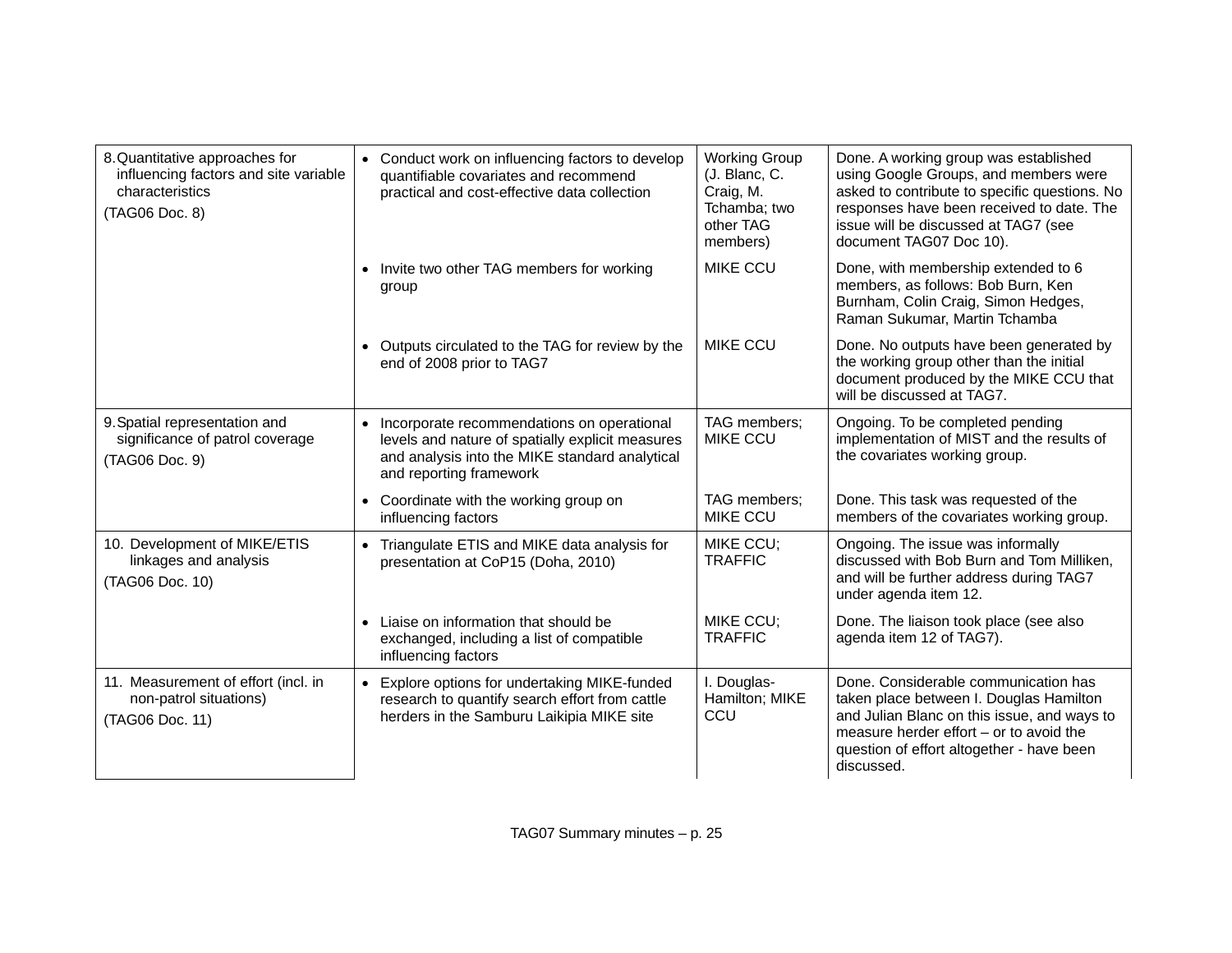|                                                                 | • Consider experiments to quantify search efforts<br>and measure the relative success of patrol<br>efforts, such as trials to determine the degree<br>of detection of carcasses or other elephant<br>specimens hidden for patrols      | MIKE CCU; TAG<br>members                  | Not done. No relevant experiments have<br>been identified or undertaken.                                                                                                                                                    |
|-----------------------------------------------------------------|----------------------------------------------------------------------------------------------------------------------------------------------------------------------------------------------------------------------------------------|-------------------------------------------|-----------------------------------------------------------------------------------------------------------------------------------------------------------------------------------------------------------------------------|
|                                                                 | Make raw patrol-level data available to B. Burn<br>for future analysis and determining how and to<br>what extent patrol efforts are<br>connected with elephant carcasses                                                               | MIKE CCU; MIKE<br>SSU                     | Done. It is expected that the MIST system<br>will generate better-quality patrol data.                                                                                                                                      |
| 12. Validation of site sample                                   |                                                                                                                                                                                                                                        |                                           |                                                                                                                                                                                                                             |
| 12.1 List of MIKE Sites<br>(TAG06 Doc. 12.1)                    | • Establish a working group and address agreed<br><b>MIKE Sites issues</b>                                                                                                                                                             | M. Tchamba;<br>three other TAG<br>members | Done. Members are the subregional TAG<br>members plus Anil Gore. Comments have<br>been received from Colin Craig and Anil<br>Gore.                                                                                          |
|                                                                 | Invite the members of the TAG to participate in<br>$\bullet$<br>the working group                                                                                                                                                      | <b>MIKE CCU</b>                           | Done. See above.                                                                                                                                                                                                            |
| 12.2 Site boundaries<br>(TAG06 Doc. 12.2)                       | Delineated the boundaries of all MIKE site by<br>$\bullet$<br>the end of 2008 through liaising with National<br>and Site MIKE Officers, national and local<br>authorities, IUCN's African Elephant Database,<br>and other stakeholders | MIKE CCU; MIKE<br>SSU                     | Ongoing. The results of the work in Africa,<br>and possibly in South Asia, will be<br>presented and discussed at TAG7 under<br>agenda item 13.2.                                                                            |
| 12.3 MIKE Site criteria<br>(TAG06 Doc. 12.3)                    | • Apply the agreed minimum criteria for adding<br>new MIKE sites on a voluntary basis                                                                                                                                                  | <b>MIKE CCU</b>                           | Ongoing. The criteria were communicated<br>to Ethiopia and Sudan, and brought to the<br>attention of the MIKE Sub-regional Steering<br>Committees.                                                                          |
| 13. Population surveys and MIKE<br>standards<br>(TAG06 Doc. 13) | Apply agreed priority-setting system for<br>$\bullet$<br>providing support to elephant population<br>surveys in MIKE sites                                                                                                             | MIKE CCU; MIKE<br>SSU                     | Ongoing. It is apparent that logistical and<br>political considerations sometimes override<br>the established priorities but overall, MIKE<br>has been able to support surveys in<br>categories 1 and 2 [on a scale of 10]. |
|                                                                 | Ensure that MIKE-supported or co-funded<br>$\bullet$<br>surveys remain geopolitically balanced                                                                                                                                         | <b>MIKE CCU</b>                           | Ongoing. Priorities for each of the four<br>African sub-regions have been identified,<br>and funds allocated to high priority surveys                                                                                       |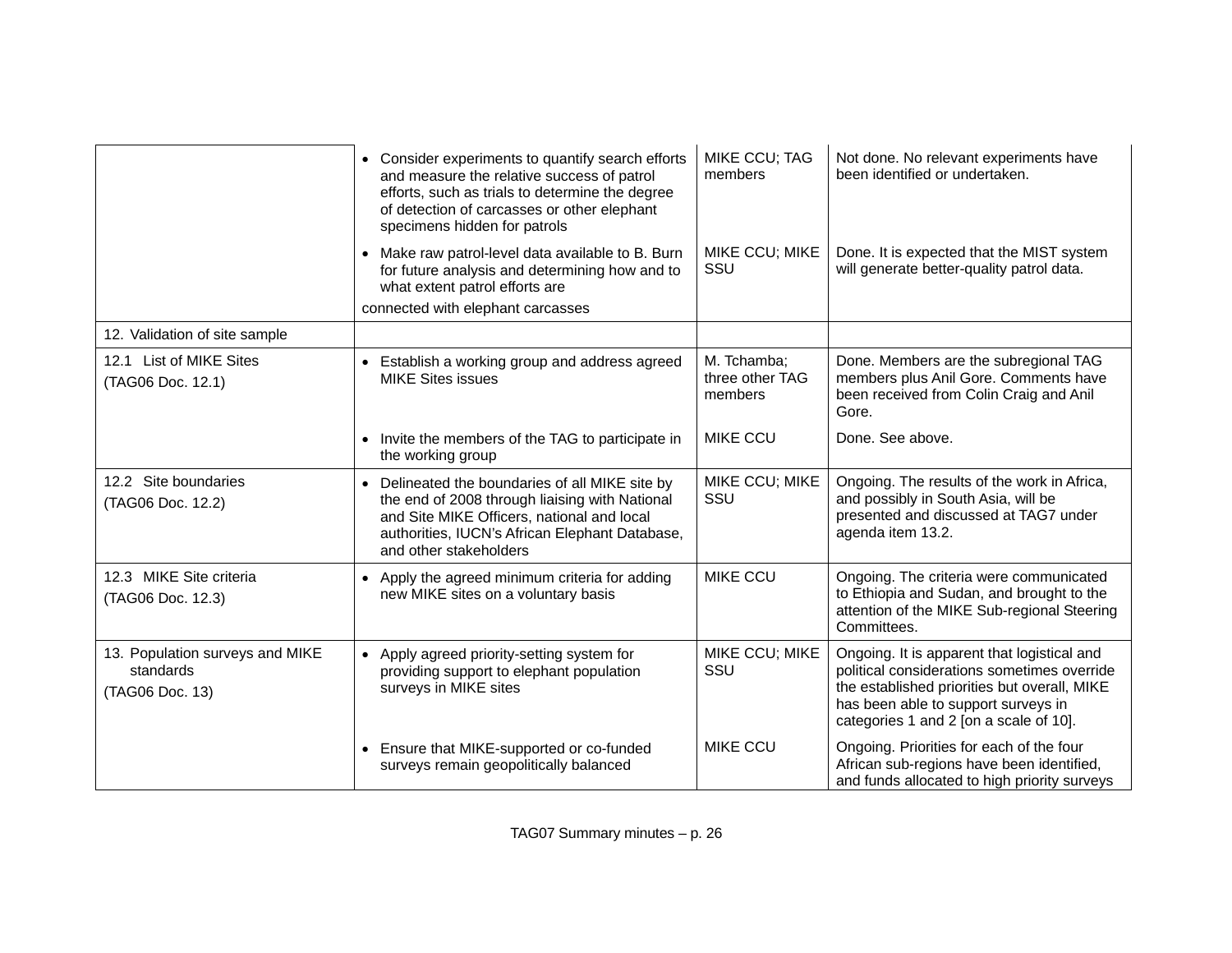|                                                                  |                                                                                                                                                                                                                      |                                               | in West, Central and East Africa.                                                                                                                    |
|------------------------------------------------------------------|----------------------------------------------------------------------------------------------------------------------------------------------------------------------------------------------------------------------|-----------------------------------------------|------------------------------------------------------------------------------------------------------------------------------------------------------|
| 14. Elephant meat trade impact<br>study<br>(no document)         | • Convey recommendations to IUCN/SSC<br><b>AfESG</b>                                                                                                                                                                 | <b>MIKE CCU</b>                               | Done. The issue is to be further discussed<br>at TAG7 under agenda item 14.                                                                          |
| 15. Hardware at MIKE sites<br>(TAG06 Doc. 15)                    | • Implement the agreed hardware strategy                                                                                                                                                                             | MIKE CCU; MIKE<br>SSU                         | Ongoing. An Inveneo machine is in the<br>process of being purchased for testing.<br>Kevin Sallee has tested MIST on Linux with<br>promising results. |
| 16. MIKE database development<br>and software<br>(TAG06 Doc. 16) | Explore possibilities to adopt open source<br>$\bullet$<br>software for database backends; SQLite at<br>site level; and PostgreSQL at global level                                                                   | MIKE CCU; MIKE<br>SSU                         | Ongoing. Implementation depends on the<br>implementation of MIST software.                                                                           |
|                                                                  | Implement the agreed data management<br>$\bullet$<br>strategy and architecture, and reporting<br>framework                                                                                                           | MIKE CCU; MIKE<br>SSU                         | Ongoing.                                                                                                                                             |
|                                                                  | • Ensure that the MIKE standard analytical and<br>reporting framework reflects the software for<br>developing the MIKE database (incl. SQLite<br>and PostgreSQL)                                                     | <b>MIKE CUU</b>                               | Ongoing. This depends on the<br>implementation of MIST software.                                                                                     |
|                                                                  | Collect feedback from current users of MIST;<br>request an elephant range State that uses<br>MIST to present experiences at an African<br>elephant meeting in June 2008; field-test MIST<br>in one or two MIKE sites | <b>MIKE CCU</b>                               | Done. Uganda presented its experience<br>with MIST at the African elephant meeting<br>and elicited considerable interest.                            |
| 17. Design and use of MIKE<br>reporting forms<br>(TAG06 Doc. 17) | Establish a working group to make<br>$\bullet$<br>recommendations concerning essential data<br>that needs to be captured in MIKE forms and<br>the further simplification of the forms                                | <b>Working Group</b><br>(four TAG<br>members) | Ongoing. It was agreed that this would be<br>deferred pending piloting and<br>implementation of MIST.                                                |
|                                                                  | Invite four TAG members to participate in<br>$\bullet$<br>working group                                                                                                                                              | <b>MIKE CCU</b>                               | See previous point.                                                                                                                                  |
|                                                                  | • Collect models of all forms that are currently<br>used in MIKE sites to record biodiversity-<br>related information; forward copies to MIKE                                                                        | MIKE SSU; MIKE<br>CCU                         | Ongoing. Forms have been identified but<br>not compiled pending the establishment of<br>the working group (see above).                               |